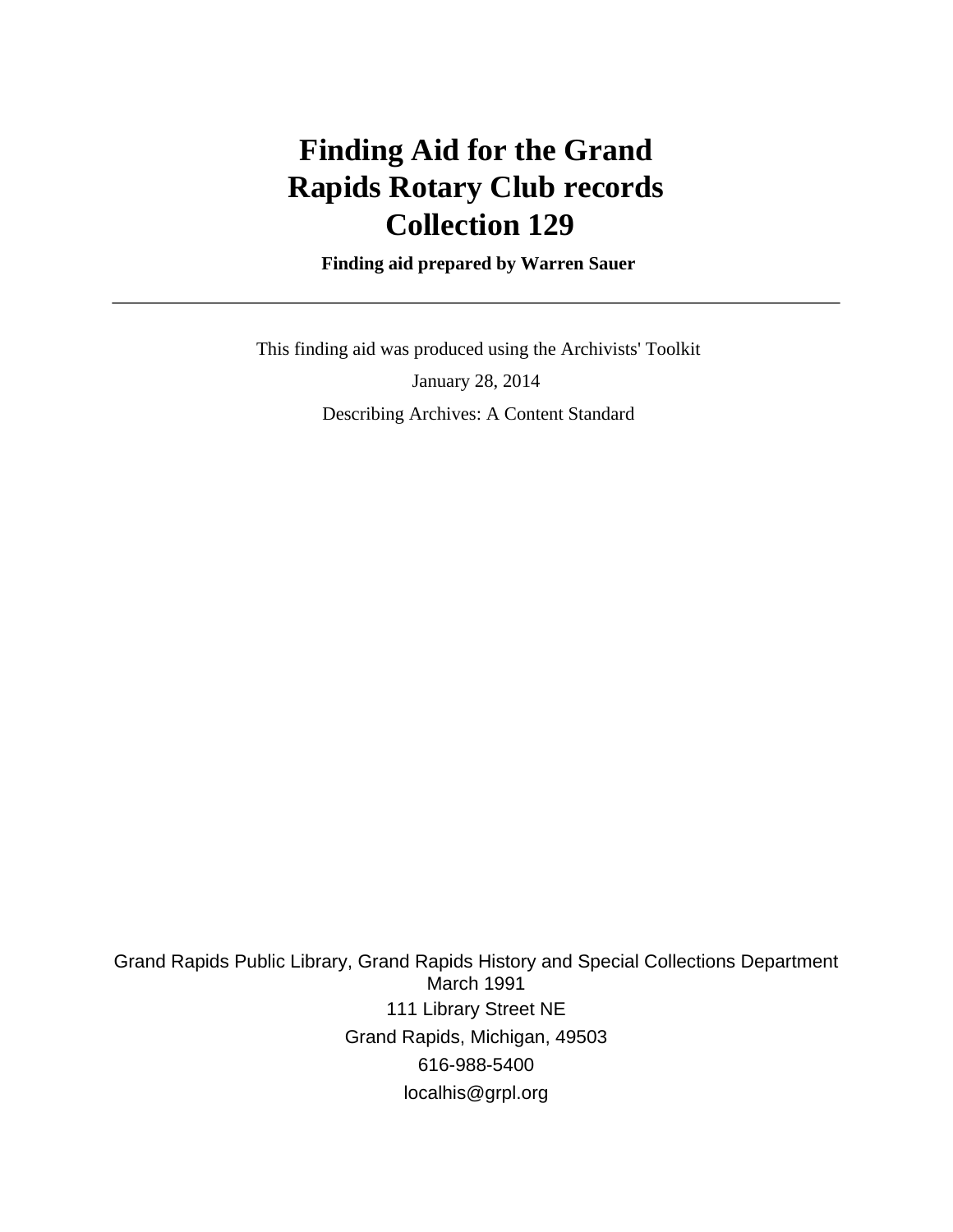# **Table of Contents**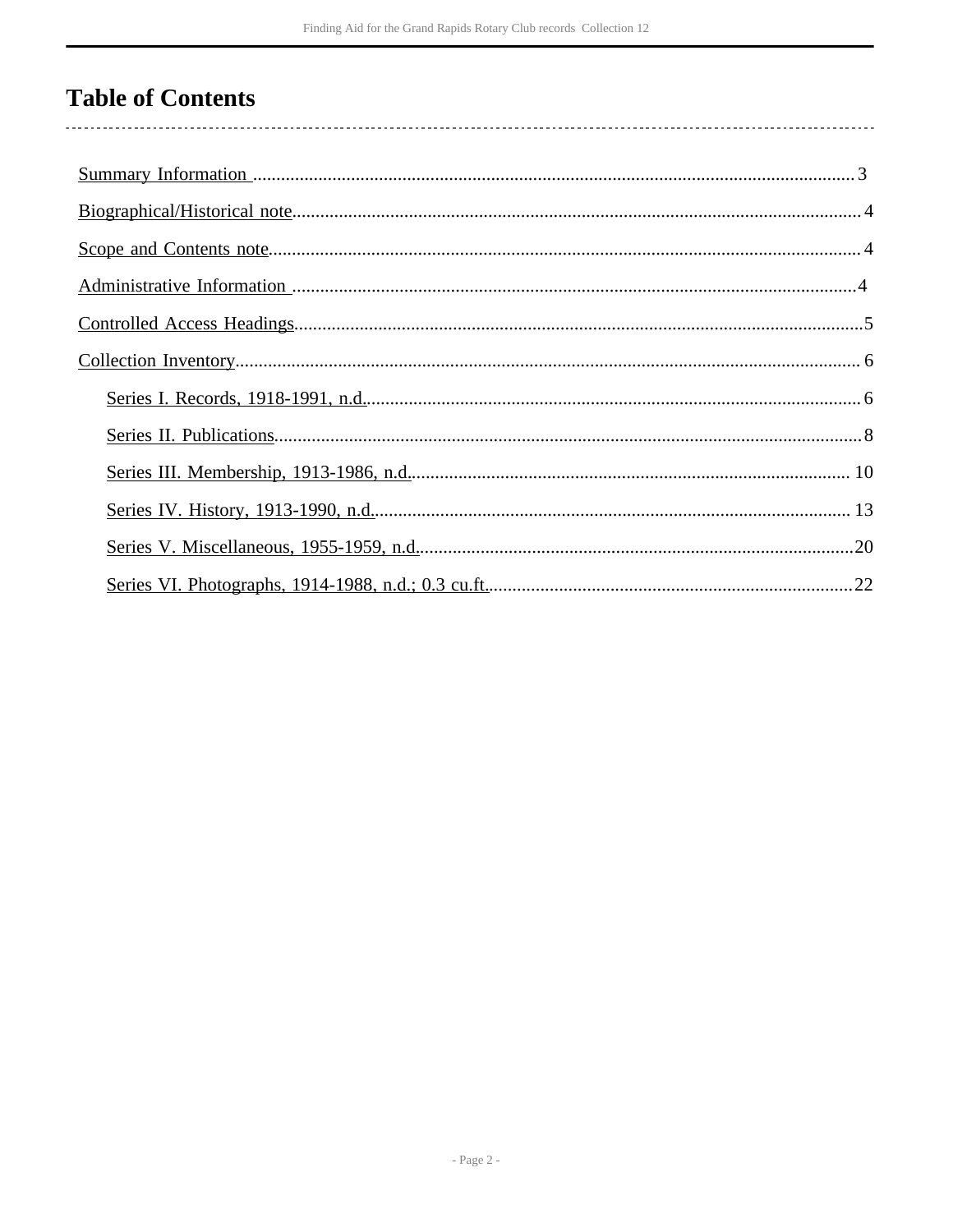# <span id="page-2-0"></span>**Summary Information**

| <b>Repository</b> | Grand Rapids Public Library, Grand Rapids History and Special<br><b>Collections Department</b>                                                                                                                                                                                                                                                                                                                                                                                                                                                                                                                                                                                                                      |
|-------------------|---------------------------------------------------------------------------------------------------------------------------------------------------------------------------------------------------------------------------------------------------------------------------------------------------------------------------------------------------------------------------------------------------------------------------------------------------------------------------------------------------------------------------------------------------------------------------------------------------------------------------------------------------------------------------------------------------------------------|
| <b>Creator</b>    | Grand Rapids Rotary (Grand Rapids, Mich.).                                                                                                                                                                                                                                                                                                                                                                                                                                                                                                                                                                                                                                                                          |
| <b>Title</b>      | Grand Rapids Rotary Club records                                                                                                                                                                                                                                                                                                                                                                                                                                                                                                                                                                                                                                                                                    |
| Date [inclusive]  | 1913-1991                                                                                                                                                                                                                                                                                                                                                                                                                                                                                                                                                                                                                                                                                                           |
| <b>Extent</b>     | 7.1 Linear feet 17 boxes                                                                                                                                                                                                                                                                                                                                                                                                                                                                                                                                                                                                                                                                                            |
| Language          | English                                                                                                                                                                                                                                                                                                                                                                                                                                                                                                                                                                                                                                                                                                             |
| <b>Abstract</b>   | This collection provides an informative but selective view of the Grand<br>Rapids Rotary Club, founded in 1913. The bulk of the material deals with<br>the period after World War II. There are several brief historical resumes<br>of the club's early decades. Most of the records involve limited time spans<br>but offer valuable glimpses of the club's community activities, particularly<br>service to children of the community, nation and world, as well as the<br>club's internal deliberations. Extensive membership data covers most of<br>the club's history. The collection indicates the development of the club<br>as a prototype service organization with an expanding membership and<br>agenda. |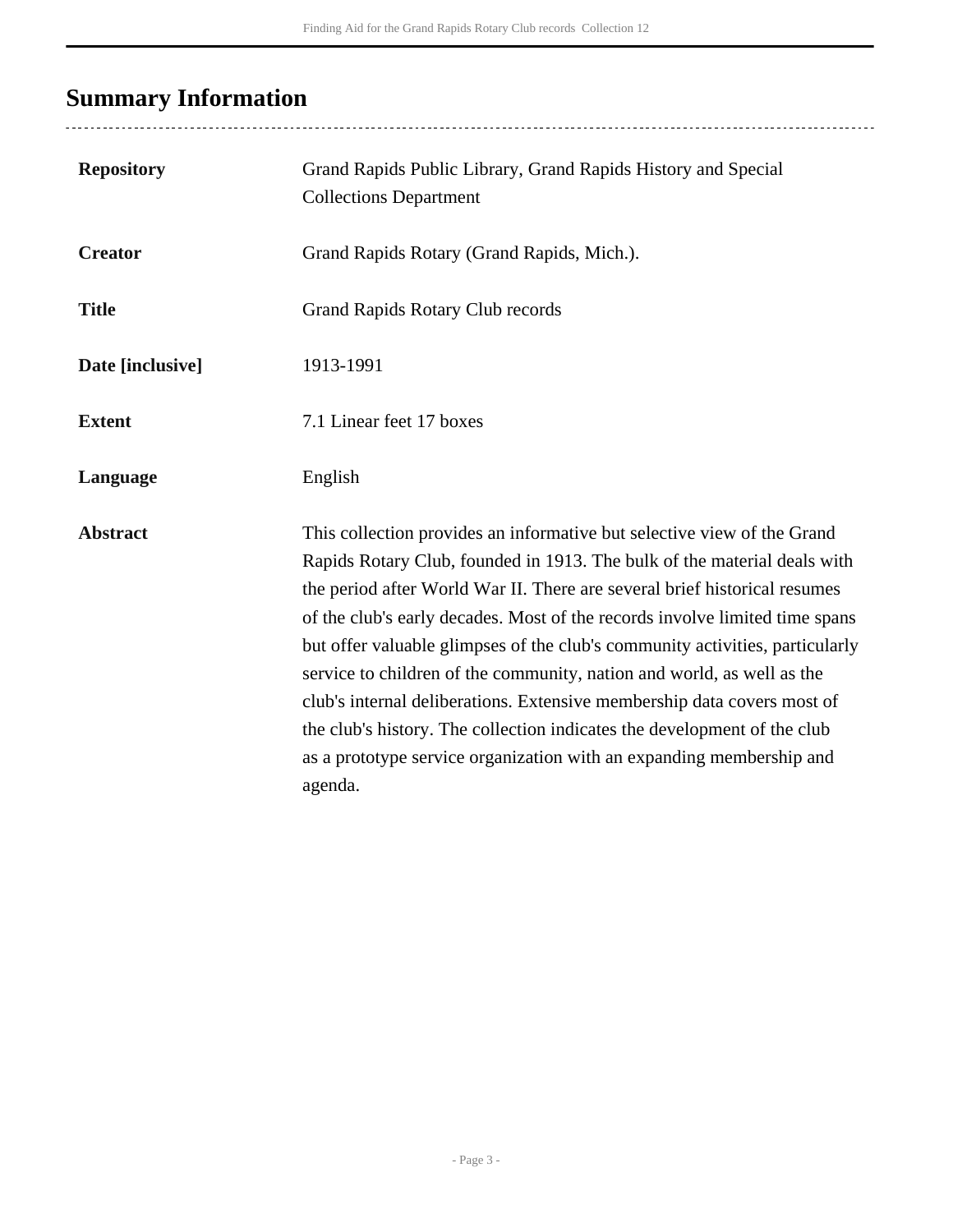## <span id="page-3-0"></span>**Biographical/Historical note**

Founded in 1913, Grand Rapids Rotary has included in its ranks many prominent business people and professionals. Weekly meetings provide the hub of Club activities, offering fellowship, guest speakers, and an opportunity for the exchange of ideas. Following the Rotary credo of service, the Grand Rapids Chapter has been involved in countless civic and charitable projects, including war bond drives, educational support programs, Indian Trails Camp for handicapped children, a Boy Scout camp, and PolioPlus, to cite but a few. The Club's membership has been active in numerous local, state, national and international service projects. Several members have contributed significant service to the Rotary movement. In 1988 the Club marked its 75th anniversary by publishing a commemorative volume on its history: Grand Rapids Rotary: The First 75 Years, included in this collection.

### <span id="page-3-1"></span>**Scope and Contents note**

The bulk of the material deals with the Club's last forty years. The records have noticeable gaps, and there is little material predating 1940. Limited files including correspondence, minutes and financial records provide sampling of the Club's activities as a service organization. Membership records are quite extensive and include lists of committees and office holders. The collection includes several narratives of the Club's history, which provides a brief retrospective on the Chapter's development.

Included are constitutions, minutes, financial records, a few speeches, some correspondence, some issues of the organization's newsletter "Spokes of the Wheel", graphic materials including several with illustrations by local artists Ray Barnes & Joe Korff, a few audio visual items and a map. A small series of mostly black and white photographs include some portrait photos, such as Grand Rapids politicians of national note William Alden Smith and Arthur Vandenberg, or local African American leader Paul Phillips, while other images document club events. Long-time member President Gerald Ford is also documented among the photos, receiving an honor in the Oval Office.

## <span id="page-3-2"></span>**Administrative Information**

#### **Publication Information**

Grand Rapids Public Library, Grand Rapids History and Special Collections Department March 1991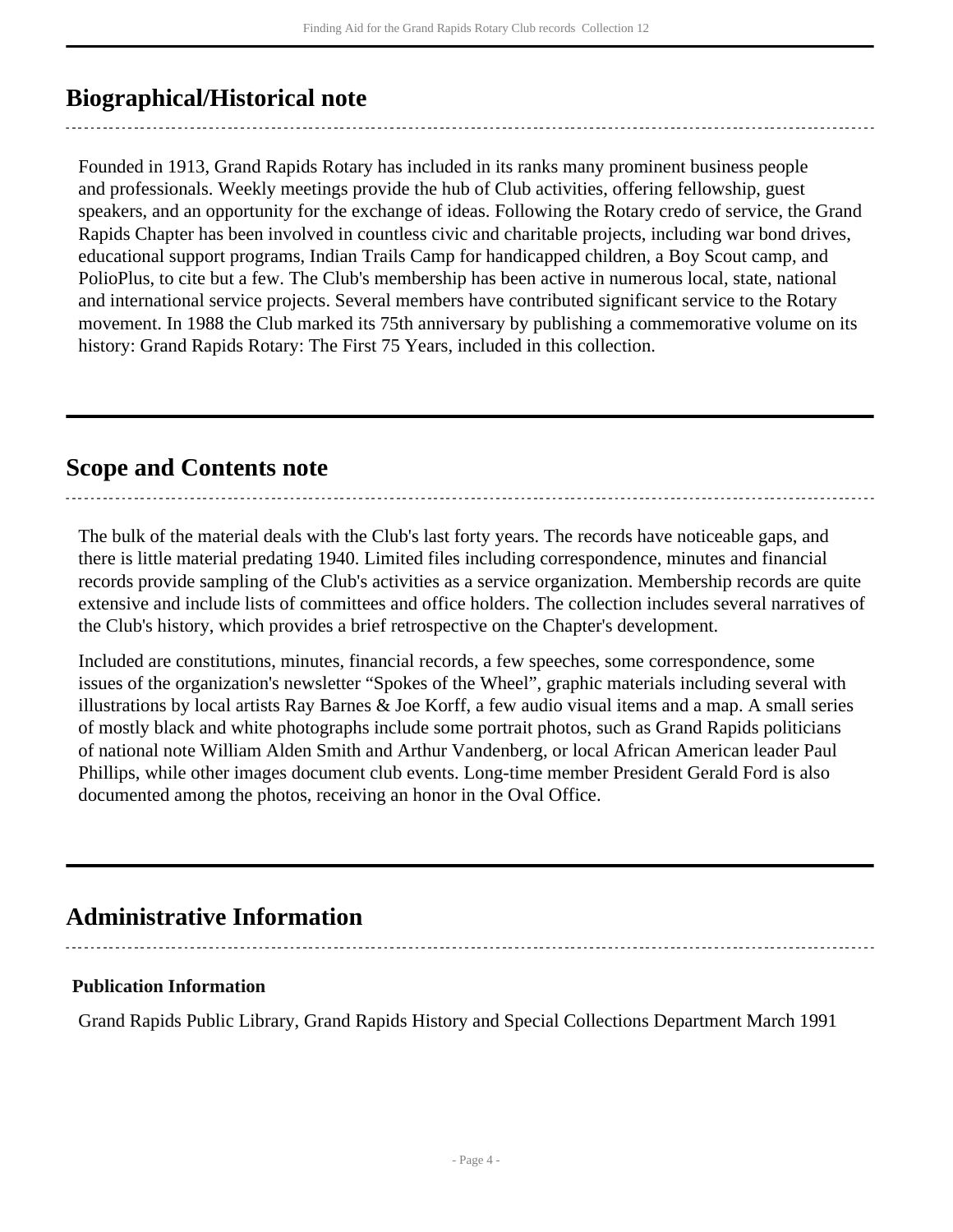#### **Immediate Source of Acquisition note**

Grand Rapids Rotary Club, accession number 1988.045

# <span id="page-4-0"></span>**Controlled Access Headings**

#### **Genre(s)**

• records (documents)

#### **Geographic Name(s)**

• Grand Rapids (Mich.) -- History

#### **Subject(s)**

- Charities -- Michigan -- Grand Rapids
- Clubs -- Michigan -- Grand Rapids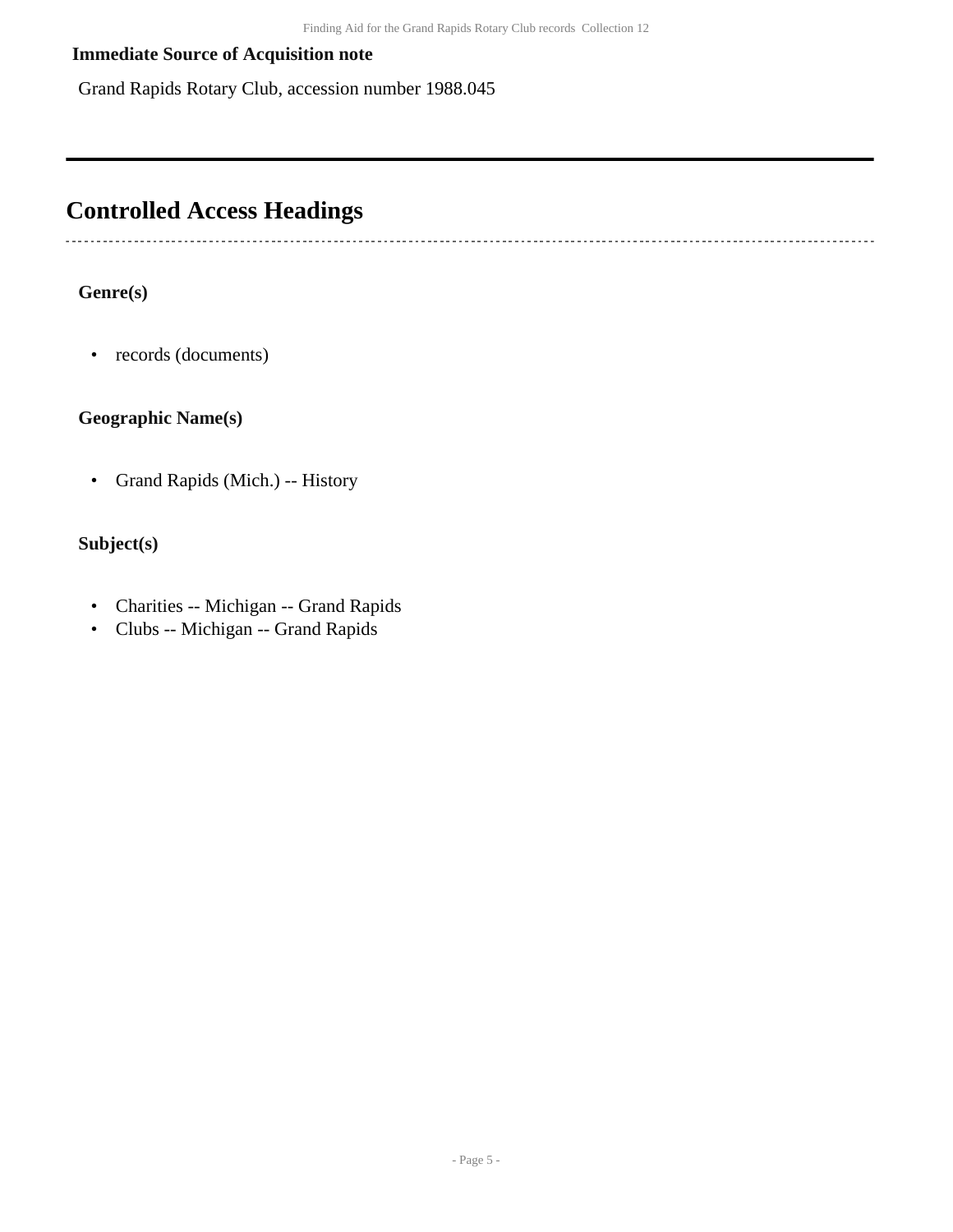## <span id="page-5-0"></span>**Collection Inventory**

#### <span id="page-5-1"></span>**Series I. Records, 1918-1991, n.d.**

#### **Scope and Contents note**

Contains records detailing the on-going activities of the club. The minutes and correspondence document more of the club's extra-ordinary projects, such as PolioPlus, Indian Trails Camp and youth education and scholarship efforts. See the Weekly newsletter "Spokes o' the Wheel", in the publications series, for evidence the weekly speakers and their topics as well as ongoing data on the club's history. The series also contains documentation of the club's interaction with both Rotary International and the Rotary District officers.

|                                                                                                             | <b>Box</b>     | Folder         |
|-------------------------------------------------------------------------------------------------------------|----------------|----------------|
| Minutes, 1966-1987.                                                                                         | $\mathbf{1}$   | $1 - 3$        |
| Correspondence, 1955-1988.                                                                                  | $\mathbf{1}$   | $4 - 11$       |
|                                                                                                             |                | <b>Box</b>     |
| Program Material, 1917, 1937-1991.                                                                          |                | $\overline{2}$ |
| <b>Speeches</b>                                                                                             |                |                |
|                                                                                                             | <b>Box</b>     | <b>Folder</b>  |
| Present & Future of GR : address by Mr. Allen D. Albert Sept. 28, 1917.<br>(00.[1865].1 Formerly MKG91.AL1) | $\overline{2}$ | $\mathbf{1}$   |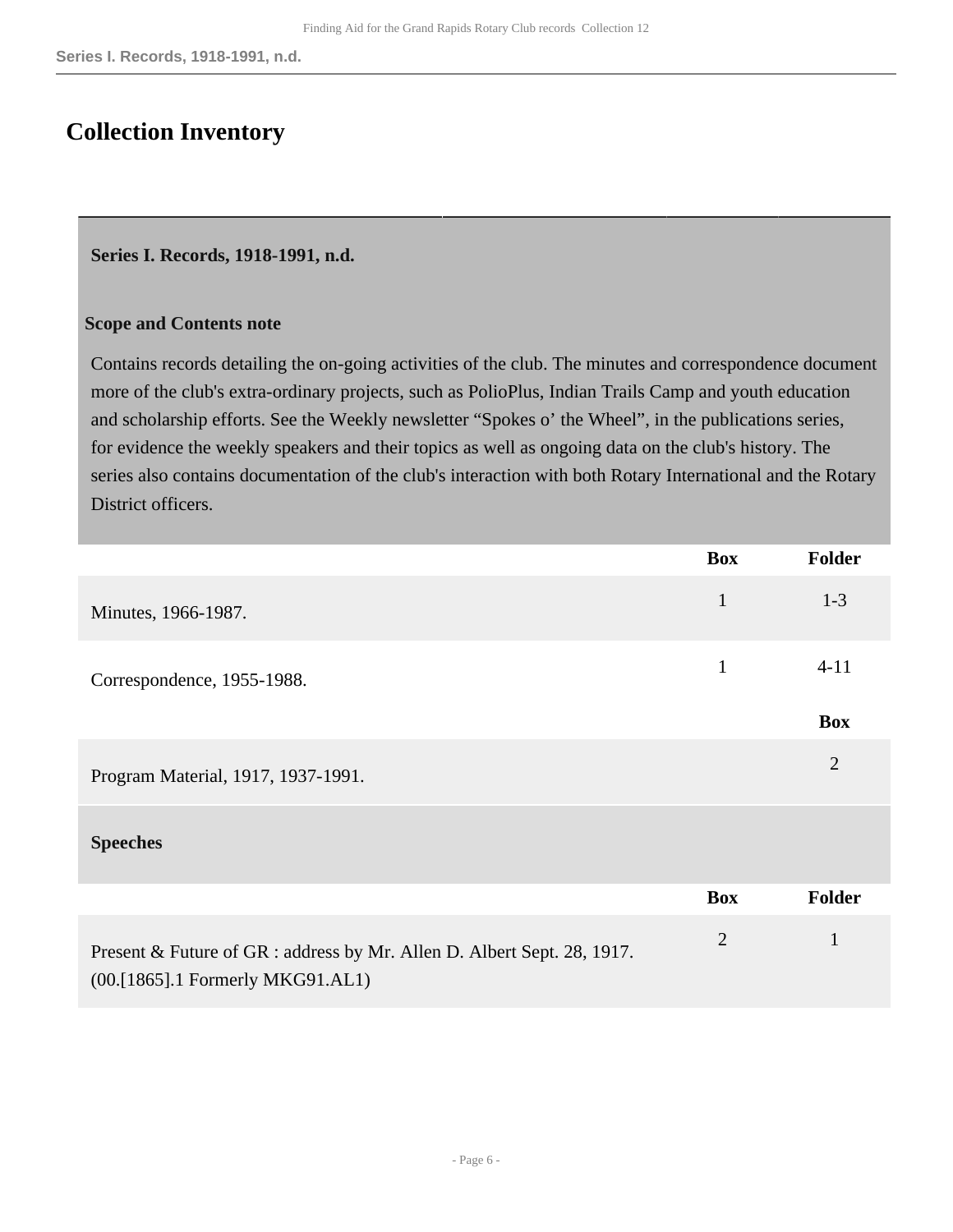| Community Action Against Poverty in Grand Rapids : an address to GR |  |
|---------------------------------------------------------------------|--|
| Rotary Club, Dec. 1, 1966, by Alfred W. Hewitt, Chairman.           |  |

#### **National Speeches**

|                                                                                                                                                                                                                       | <b>Box</b>     | <b>Folder</b> |
|-----------------------------------------------------------------------------------------------------------------------------------------------------------------------------------------------------------------------|----------------|---------------|
| A Father's Responsibility to His son : an address by Charles E. Barker (Dr.<br>of Hygiene and Physical Culture. June 19, 1919. C. 1921. Rotary Intl. c. 1<br>Housed with ephemera; c. 2 Formerly M176.B24 00.[1507].1 | $\overline{2}$ | 1.75          |
| A Mother's Responsibility to Her Daughter : an address / by Charles E.<br>Barker: delivered at Convention Hall, Rochester, N.Y. Chicago: Rotary<br>Intl., c. 1921. Pamphlet No. 30. Formerly M176.B24m 00.[1506].1    | $\overline{2}$ | 1.75          |
|                                                                                                                                                                                                                       | <b>Box</b>     | <b>Folder</b> |
| Program planning files                                                                                                                                                                                                | $\overline{2}$ | $2 - 4$       |
| John Collins Roast Document Feb. 27, 1964.                                                                                                                                                                            | $\overline{2}$ | 5             |
| Financial Statements, 1960-1987.                                                                                                                                                                                      | $\overline{2}$ | $6 - 12$      |
| Youth Projects, 1957-1980, n.d.                                                                                                                                                                                       | 3              | $1 - 7$       |
| District and International Affairs, 1918-1979.                                                                                                                                                                        | 3              | $8 - 12$      |
| District and International Affairs, 1918-1979.                                                                                                                                                                        | $\overline{4}$ | $1 - 2$       |
| Miscellaneous, 1960-1988, n.d.                                                                                                                                                                                        | $\overline{4}$ | $3 - 8$       |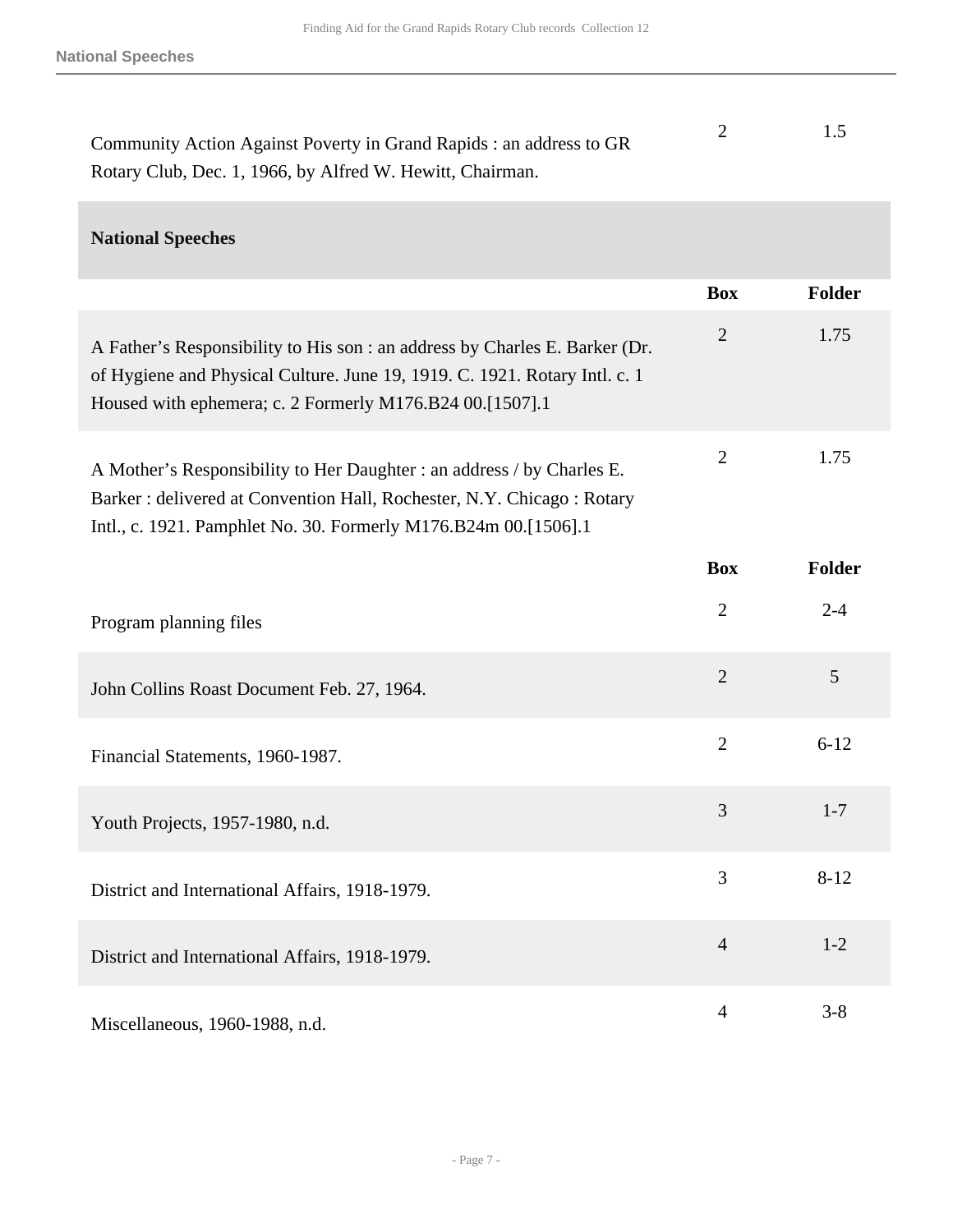Constitution, 1930-1984, n.d. See also By-laws found with the History materials at 129-9.12.7 4 9

#### <span id="page-7-0"></span>**Series II. Publications**

#### **Scope and Contents note**

This series was added in Jan. 2002, to better document the newsletter & ancillary publications of this organization. Several issues of "Spokes o' the Wheel" were removed from the "Records" series above; many issues are still absent from the collection. Other publications may still be scattered in other folders throughout the collection. See also the Miscellaneous Series, for publications created by the National or International headquarters.

| "Spokes o' the Wheel" G.R. Rotary Club newsletters                                                                                                                       | <b>Box</b><br>14 |
|--------------------------------------------------------------------------------------------------------------------------------------------------------------------------|------------------|
|                                                                                                                                                                          | <b>Box</b>       |
| v. 2, no. 3, Jan./Feb. 1929. Includes Ray Barnes caricatures "Rotarians All" Some Others<br>below also include Barnes illustrations.                                     | 14               |
| v. 1, no. 3, Mar. 1928                                                                                                                                                   | 14               |
| Special Edition Honoring Charles W. Garfield, Mar. 14, 1929 + Plus a second back page<br>of that edition containing the "Roster" section. [00.[4088].2 Revised 1/5/2006] | 14               |
| V. 4, no. 1, June, 1930. See also two issues called Grand Rapids Rotary Wheel Extras. v.<br>4, Mar. 31, 1932 and Apr. 21, 1932                                           | 14               |
| V. 6, no. 2, Nov. 1932                                                                                                                                                   | 14               |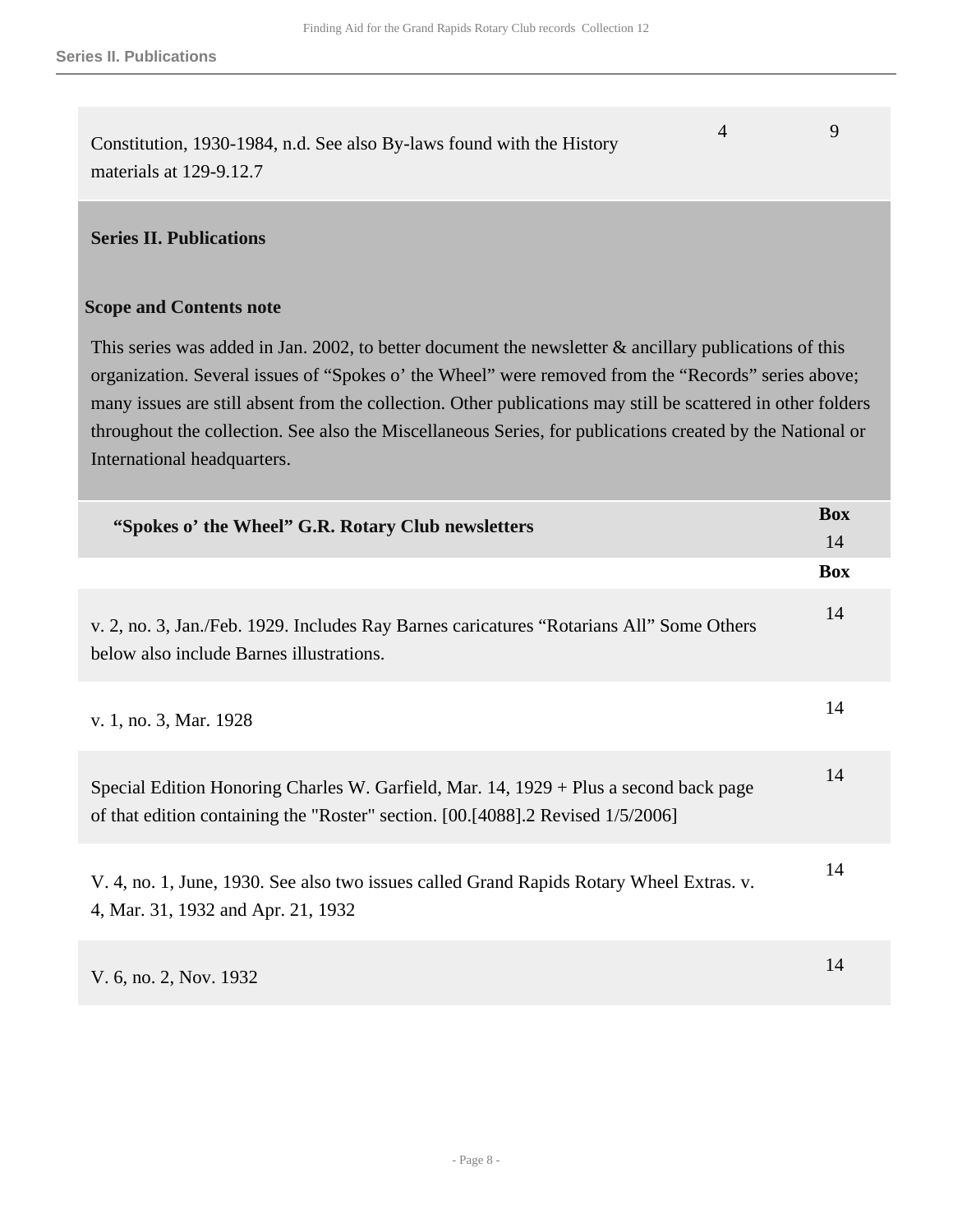#### **"Spokes o' the Wheel" G.R. Rotary Club newsletters**

| V. 6, no. 5, Feb. 1933       |            | $14$             |
|------------------------------|------------|------------------|
| V. 6, no. 6, Mar. 1933       |            | 14               |
|                              | <b>Box</b> | Folder           |
| Sept. 1951 (2)               | 14         | $\mathbf{1}$     |
| Mar. 25 and Apr. 1, 1965 (2) | $14\,$     | $\overline{2}$   |
| Nov. 2, 1972 (1)             | 14         | 3                |
| July-Dec. 1979 (26)          | $14\,$     | 3                |
| Jan.-July 1980 (31)          | $14$       | $\overline{4}$   |
| Sept. 27-Dec. 27, 1990 (14)  | 14         | 5                |
| Jan.-June 1991 (24)          | 14         | $\sqrt{6}$       |
| July-Dec. 1991 (26)          | $14$       | $\boldsymbol{7}$ |
| Jan.-June 1992 (26)          | $14$       | $8\,$            |
| July-Dec. 1992 (27)          | $14\,$     | 9                |
| Jan.-June 1993 (25)          | 14         | $10\,$           |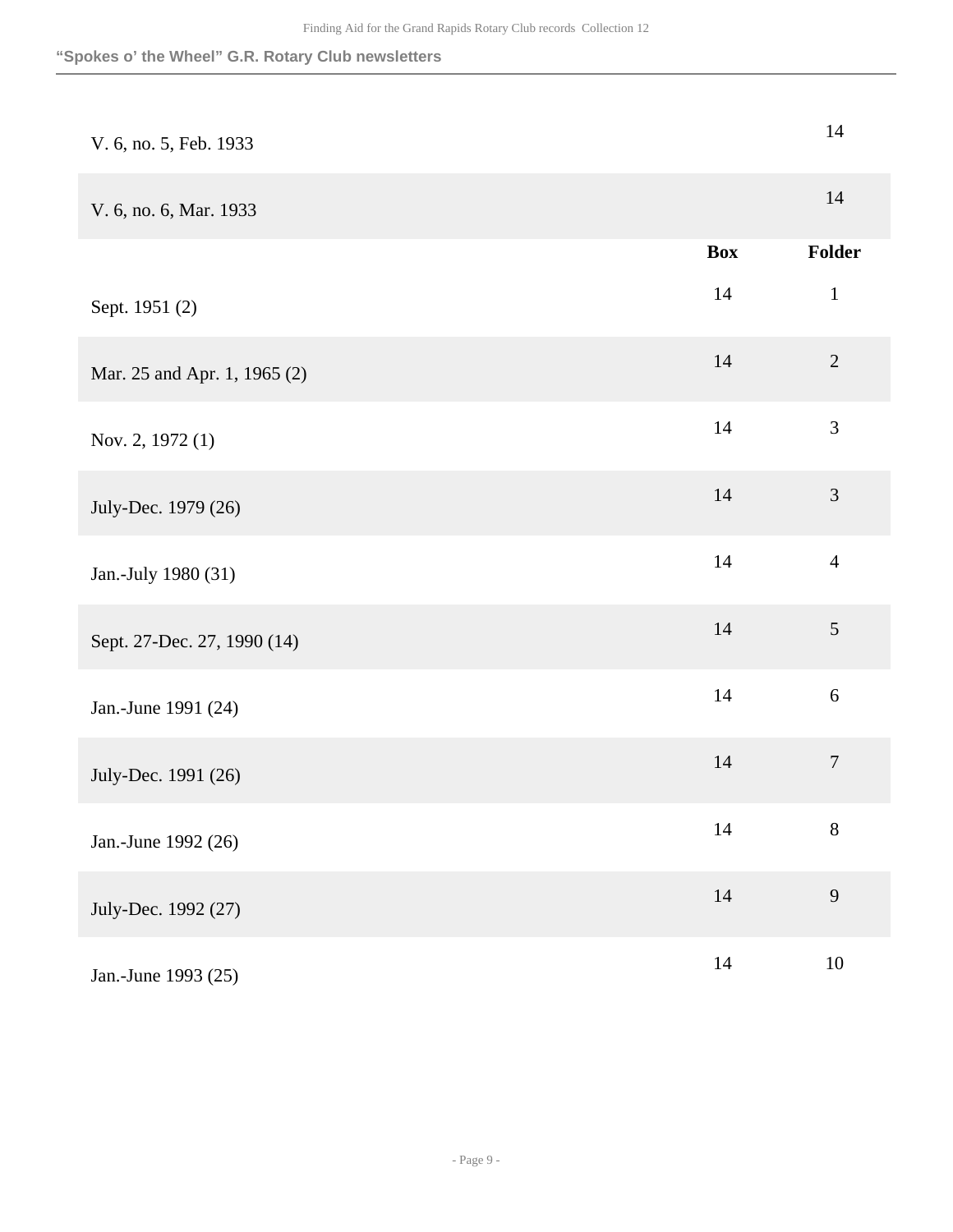| July-Dec. 1993 (25)  | 14   | 11             |
|----------------------|------|----------------|
| Jan.-June 1994 $(x)$ | 14.5 | $\mathbf{1}$   |
| July-Dec. 1994 (x)   | 14.5 | $\overline{2}$ |
| Jan.-June 1995 $(x)$ | 14.5 | $\mathfrak{Z}$ |
| July-Dec. 1995 (x)   | 14.5 | $\overline{4}$ |
| Jan.-June 1996 $(x)$ | 14.5 | 5              |
| July-Dec. $1996(x)$  | 14.5 | 6              |
| Jan.-June 1997 $(x)$ | 14.5 | $\tau$         |

#### <span id="page-9-0"></span>**Series III. Membership, 1913-1986, n.d.**

#### **Scope and Contents note**

Series details membership of the club over the years, their classification and length of membership. In addition the material notes the changing classification definition made necessary by changing times.

|                                    | <b>Box</b>              | <b>Folder</b> |
|------------------------------------|-------------------------|---------------|
| Specific Listings, 1913-1970, n.d. | 5                       | $1 - 5$       |
| Officers, 1913-1969.               | $\overline{\mathbf{S}}$ | h             |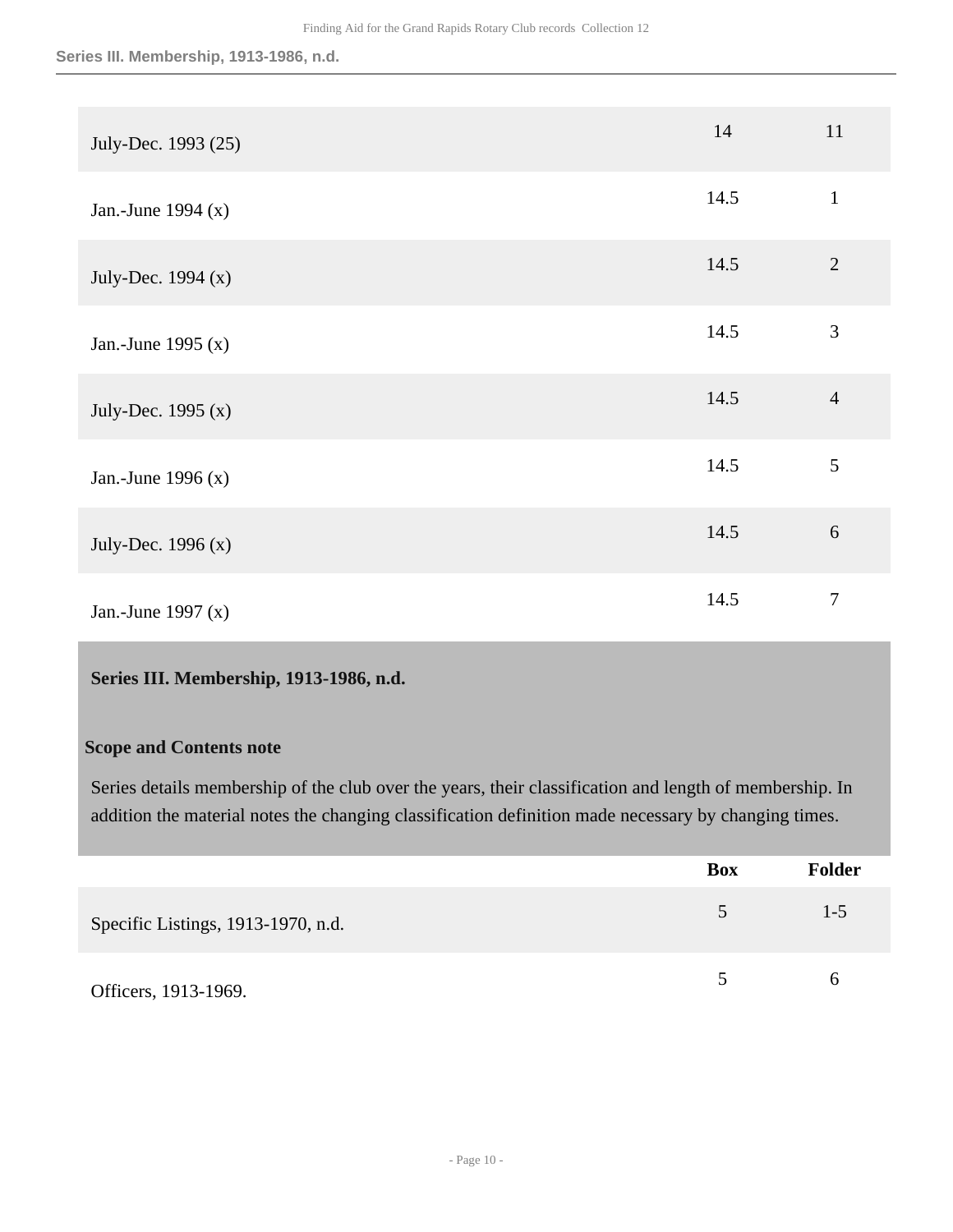| Classification, 1967-1970, n.d. | 5 | 7         |
|---------------------------------|---|-----------|
| Committees, 1945-1981.          | 5 | $8 - 11$  |
| Elections, 1930-1985, n.d.      | 5 | $12 - 13$ |
| Applications, 1960-1982, n.d.   | 6 | $1 - 8$   |
| Rosters, 1918-1959.             |   |           |

|                                | Box              | Folder         |
|--------------------------------|------------------|----------------|
| 1918 (in small black notebook) | $\overline{7}$   | $\mathbf{1}$   |
| 1928                           | $\boldsymbol{7}$ | $\,1\,$        |
| 1930                           | $\overline{7}$   | $\overline{2}$ |
| 1931                           | $\overline{7}$   | $\overline{2}$ |
| 1932                           | $\overline{7}$   | $\overline{2}$ |
| 1934                           | $\overline{7}$   | $\overline{2}$ |
| 1936                           | $\boldsymbol{7}$ | $\overline{2}$ |
| 1937                           | $\overline{7}$   | $\overline{2}$ |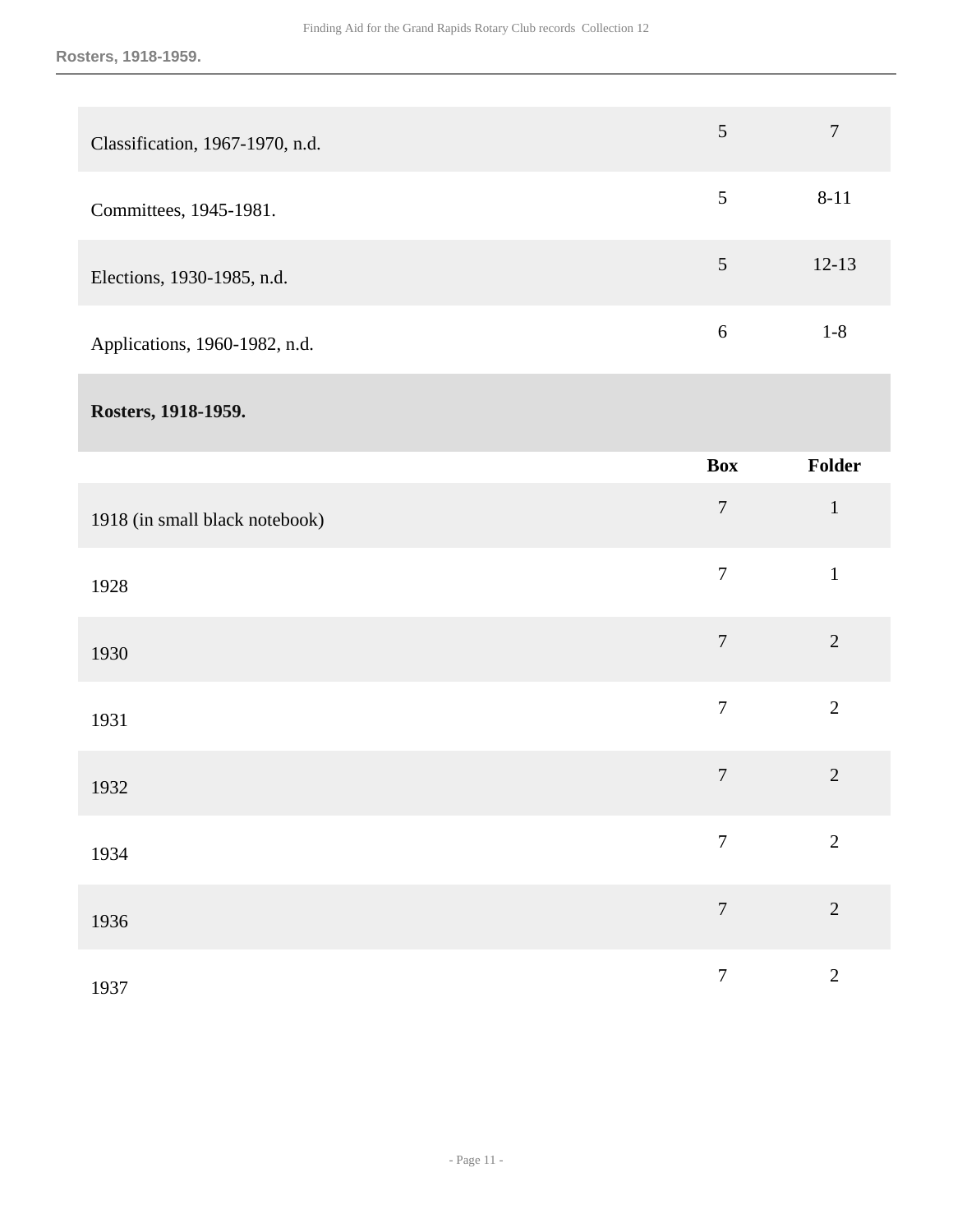| 1938(2)                                             | $\boldsymbol{7}$ | $\overline{2}$ |
|-----------------------------------------------------|------------------|----------------|
| 1940                                                | $\overline{7}$   | $\overline{3}$ |
| 1943                                                | $\boldsymbol{7}$ | $\mathfrak{Z}$ |
| 1944(2)                                             | $\overline{7}$   | $\mathfrak{Z}$ |
| 1946                                                | $\overline{7}$   | $\mathfrak{Z}$ |
| 1947                                                | $\overline{7}$   | $\mathfrak{Z}$ |
| 1948 (Feb. and Sept)                                | $\boldsymbol{7}$ | $\overline{3}$ |
| 1949 (c. 2 from Coll. 082 added 2/10/2004 1986.028) | $\boldsymbol{7}$ | $\overline{3}$ |
| 1950(2)                                             | $\boldsymbol{7}$ | $\overline{4}$ |
| 1951(2)                                             | $\boldsymbol{7}$ | $\overline{4}$ |
| 1952 $(2)$                                          | $\tau$           | $\overline{4}$ |
| 1953(2)                                             | $\boldsymbol{7}$ | $\overline{4}$ |
| 1955(2)                                             | $\boldsymbol{7}$ | $\overline{4}$ |
| 1956(2)                                             | $\boldsymbol{7}$ | 5              |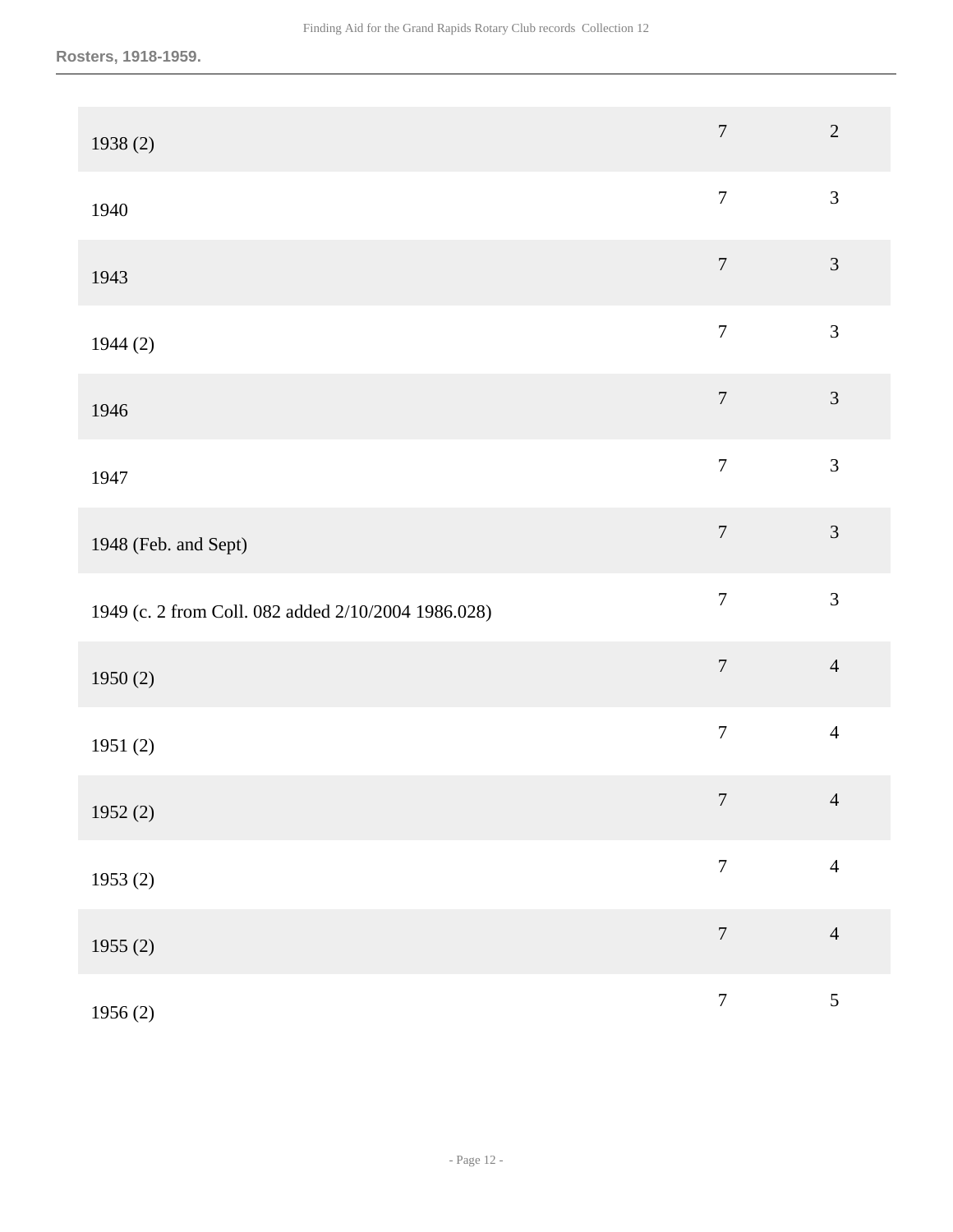| 1957(2)                                                                                                 | 7          | 5              |
|---------------------------------------------------------------------------------------------------------|------------|----------------|
| 1958(2)                                                                                                 | 7          | 5              |
| 1959(2)                                                                                                 | $\tau$     | 5              |
|                                                                                                         |            | <b>Box</b>     |
| Rosters, 1961 (2), 1963 (2), 1965 (2), 1970 (2, 1 from 2000.103), 1979 (inc.), 1983 (2),<br>1986 (inc.) |            | 8              |
| Rosters, 1989, 1993, 1994, 1996/97 [2000.103 added 11/28/2000]                                          |            | 8              |
|                                                                                                         | <b>Box</b> | <b>Folder</b>  |
| New Member biographies and directory updates [2000.103]                                                 | 8.5        | $\mathbf{1}$   |
| Dist. 629o Attendance Report, ca. 1992                                                                  | 8.5        | $\overline{2}$ |

#### <span id="page-12-0"></span>**Series IV. History, 1913-1990, n.d.**

#### **Scope and Contents note**

Since the organization of the club, its various members have attempted to preserve items considered important to the club. These include two histories, one chronological and the other narrative, data on neighboring clubs, the club's anniversaries, its work to support the building of Indian Trails camp, and data on the celebration for Al Hammer's long-term service as the club's secretary. The series also contains a concerted effort from 1988-1990 by the club to document its history, which resulted in a published book. These materials contain newspaper photocopies and survey questionnaires, which helped, fill some of the gaps in the records.

**Box Folder**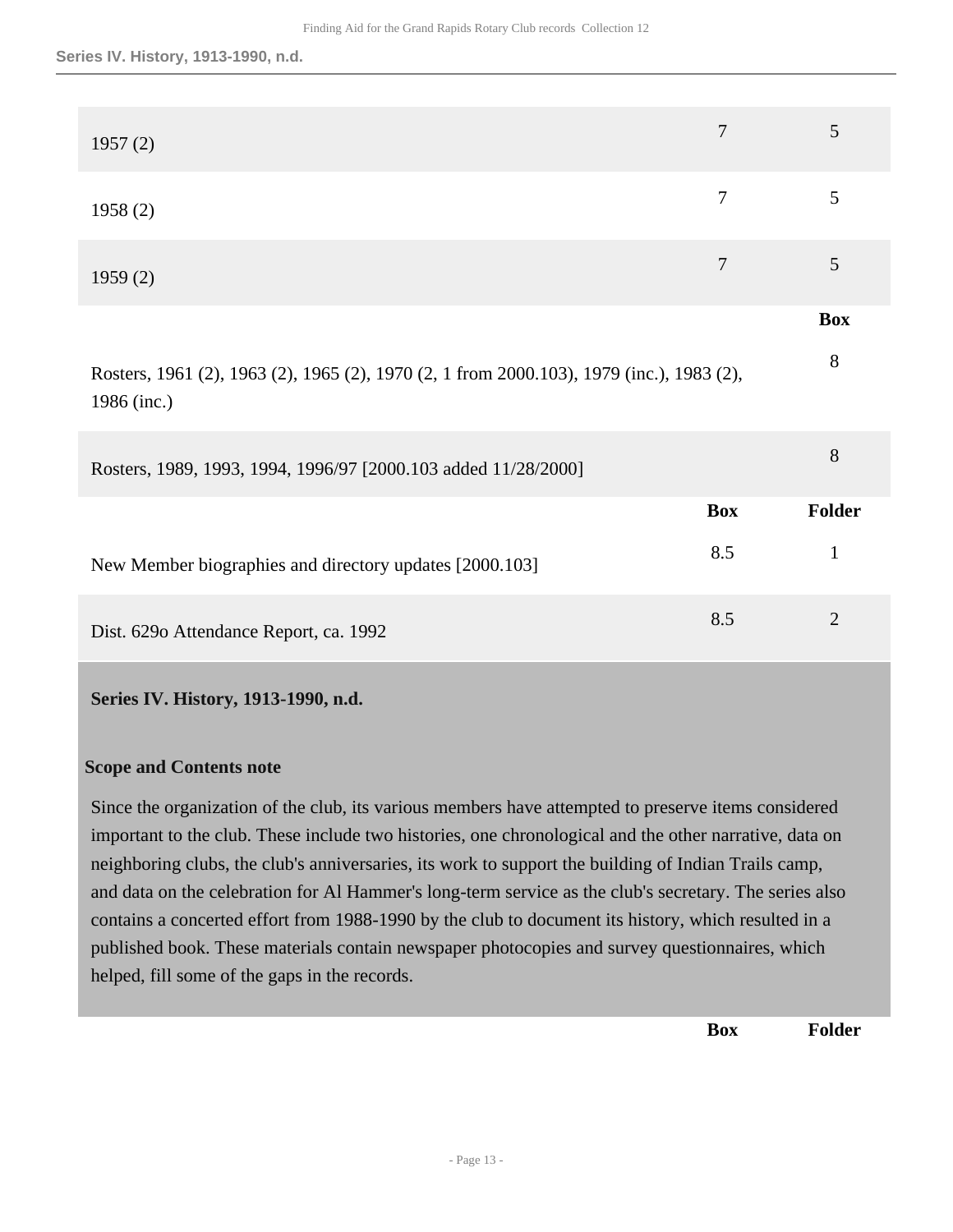| Narratives, 1913-1982, including Reminiscences of Rotary Twenty-Rive<br>Years Ago / Glenn R. Chamberlain, Feb. 10, 1938.            | 9 | $\mathbf 1$    |
|-------------------------------------------------------------------------------------------------------------------------------------|---|----------------|
| Narratives, 1913-1982                                                                                                               | 9 | $\overline{2}$ |
| Narratives, 1913-1982                                                                                                               | 9 | 3              |
| Narratives, 1913-1982                                                                                                               | 9 | $\overline{4}$ |
| Narratives, 1913-1989                                                                                                               | 9 | 5              |
| Narratives, 1913-1982                                                                                                               | 9 | 6              |
| Other Clubs, 1947-1988. The Fourth Object in Action for Rotarians : the<br>Grand Rapids Plan. Ca. 1949.                             | 9 | $\overline{7}$ |
| Other Clubs, Correspondence                                                                                                         | 9 | 8              |
| Other clubs, ephemera, including GR West, Muskegon, Lowell                                                                          | 9 | 9              |
| Japanese Sister Club, 1983-1989                                                                                                     | 9 | 10             |
| Anniversaries, 1938-1963                                                                                                            | 9 | 11             |
| Program, menu, list of officers: GR Rotary Club, Fiftieth (50th)<br>Anniversary Dinner Meeting. May 15, 1963. c. 1, c. 200.[2250].2 | 9 | 11.5           |
| Miscellaneous, 1913-1981, n.d.                                                                                                      | 9 | 12             |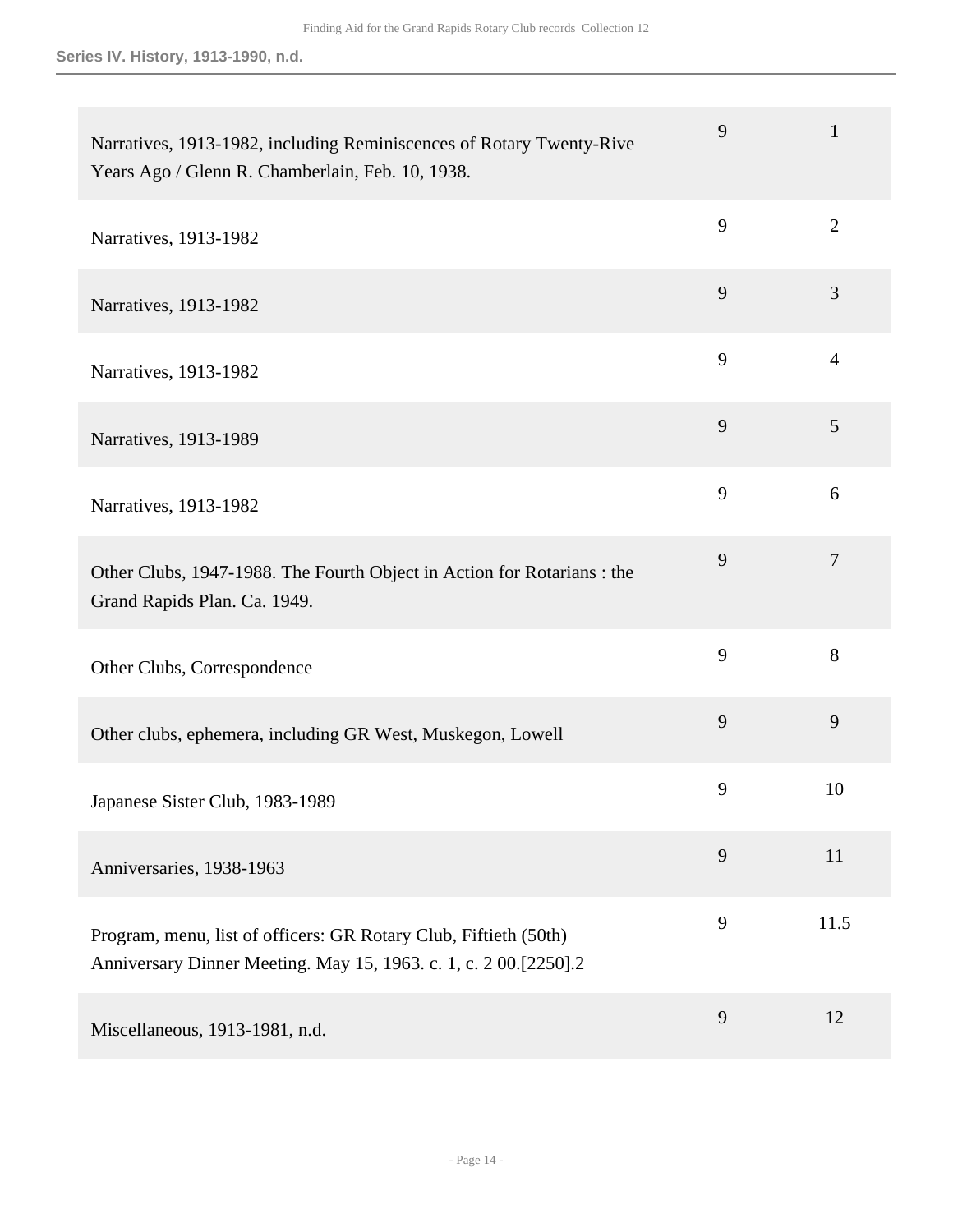| Eighteenth District Rotary Conference, G.R. Apr. 7-8, 1924. c. 1, c. 200. | 12.5 |
|---------------------------------------------------------------------------|------|
| $[2250]$ .1                                                               |      |

#### **Graphics (20)**

|                                                                                                                                  | <b>Box</b> | Folder |
|----------------------------------------------------------------------------------------------------------------------------------|------------|--------|
| Charlie Barker / NECO, Barnes                                                                                                    | 9          | 12.6   |
| Chairman, Charlie Powers. [Fight in ring graphic]                                                                                | 9          | 12.6   |
| "After-Dinner Sport Games and Dancing on the Terrace. "Bill" Jack,<br>invitation to the "House that Jack Built". [Aug. 27, 1924] | 9          | 12.6   |
| 18th District rotary Conference, Grand Rapids "Let's Go! / KORFF.<br>Includes Minstrel Show, and other scenes.                   | 9          | 12.6   |
| Rotarians and Ladies, come on over. June 25, 1925. "Pa" Wurzburg. / Ray<br><b>Barnes</b>                                         | 9          | 12.6   |
| William Jennings Bryan  Korff [after 1925]                                                                                       | 9          | 12.6   |
| Chicago is stealing Lake Michigan! {Charles Powers caricature; mailer] /<br><b>NECO.</b> [After 1925]                            | 9          | 12.6   |
| Wm. K. Braash. / KORFF. [mailer, after 1925]                                                                                     | 9          | 12.6   |
| Thursday Afternoon, Sept. 12, [1929]  Golf Tournament  / Ray<br>Barnes. [Caricatures of Charlie Dickey, et al]                   | 9          | 12.6   |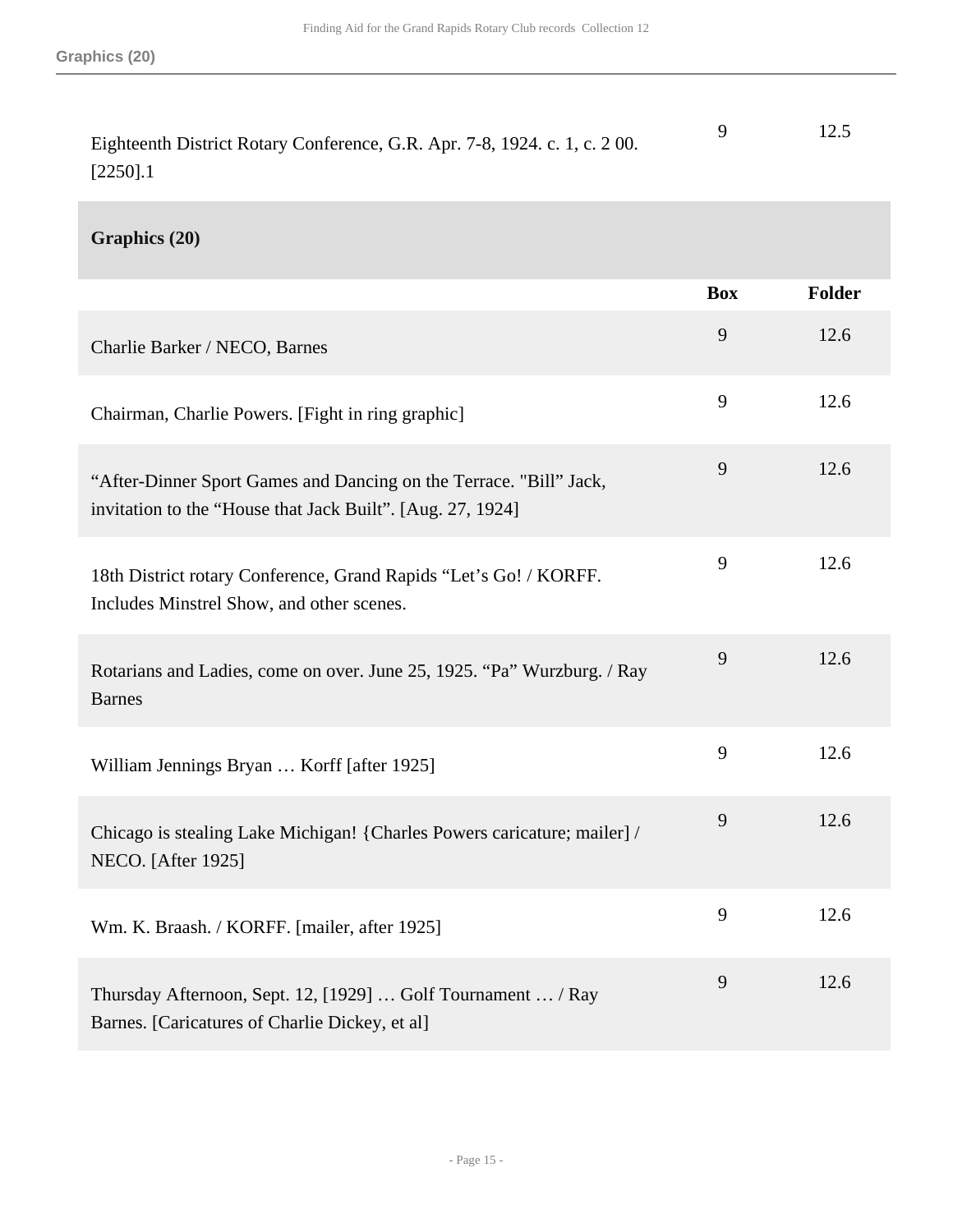| Grand Rapids Rotary Frolic and Field Day. [July 30, 1925] [Poster, was<br>folded in quarters, now in 2 pieces. / KORFF, NECO.                             | 9 | 12.6 |
|-----------------------------------------------------------------------------------------------------------------------------------------------------------|---|------|
| Valentines  Service Above Self. [Feb. 1926] / Verses by Al Hammer.<br>Ray Barnes.                                                                         | 9 | 12.6 |
| We Want You with Us! Pa Wurzburg. Rotary-on-to-St.Joe-Benton Harbor<br>Special, Apr. 6-7[1926] / Ray Barnes ; Al Hammer. Locomotive theme. (2)<br>copies) | 9 | 12.6 |
| Be at the Pantlind "Dock"  [May 9, 1927] / Ray Barnes.                                                                                                    | 9 | 12.6 |
| Four 3 round Amateur Boxing Bouts [Sept. 28, 1927]. / KORFF, NECO.                                                                                        | 9 | 12.6 |
| Brothers Day at Rotary [flyer] George and Leon Snyder images. / KORFF,<br>NECO. [after 1925]                                                              | 9 | 12.6 |
| [ca. Jan. 1, 1940. Football theme illustration, w/o signature. Each team<br>member is named, with his position in the club, e.g. "Mulnix, Boy's<br>Work"  | 9 | 12.6 |
| To Members of Grand Rapids Rotary Club  Merry Christmas  1945.<br>Includes named illustrations of leaders / Ray Barnes.                                   | 9 | 12.6 |
| Program. [Mar. 6, 1933] "Make it Snappy" / KORFF                                                                                                          | 9 | 12.6 |
| Ad Proof. "On to Prosperity" / KORFF image. "This is one of a series<br>of Advertisements in a widespread campaign for the restoration of                 | 9 | 12.6 |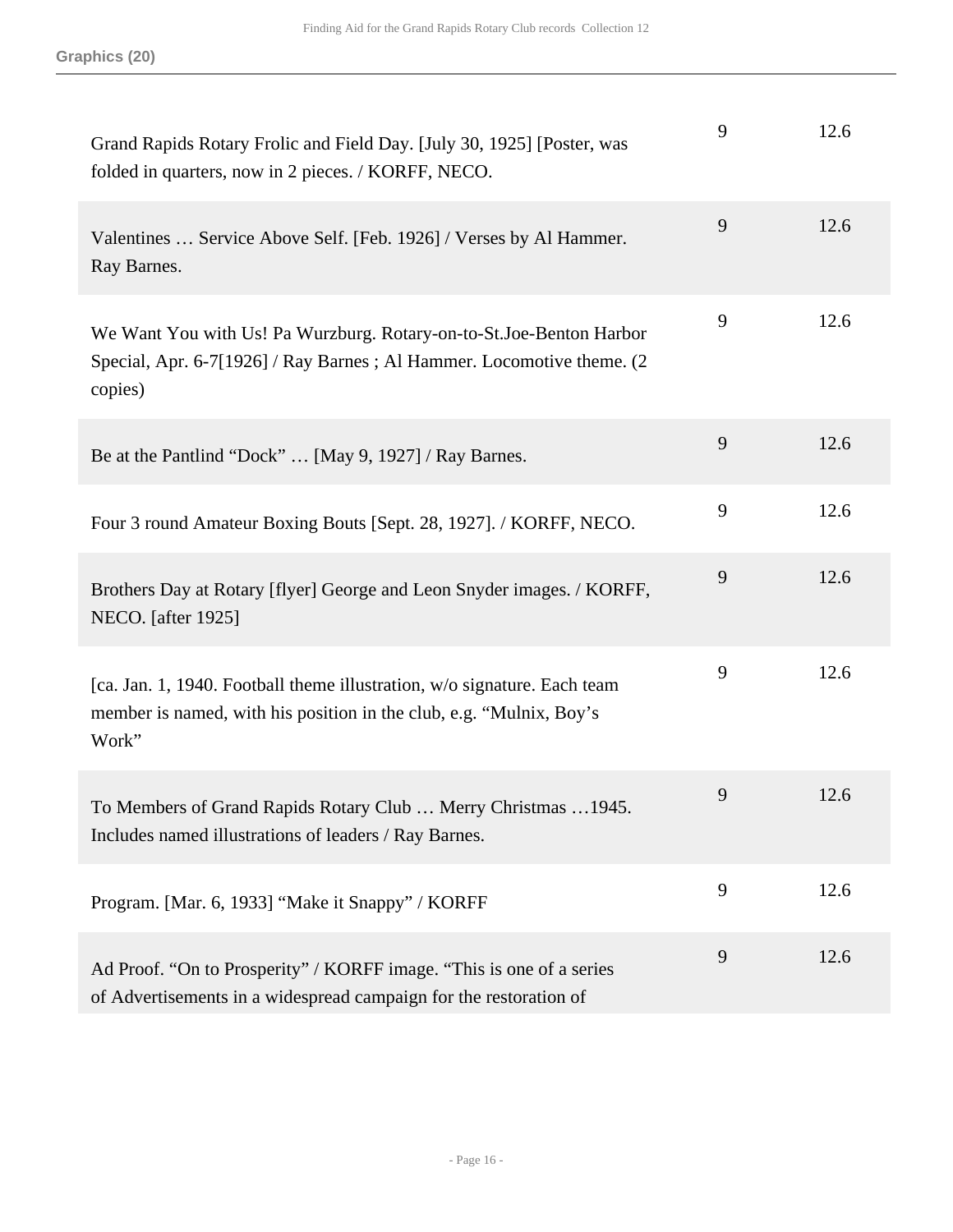Confidence and Faith and American Prosperity / Sponsored by the City of Grand Rapids"

#### **Graphic ephemera (8)**

|                                                                                                                                                      | <b>Box</b> | Folder        |
|------------------------------------------------------------------------------------------------------------------------------------------------------|------------|---------------|
| Constitution By-Laws, Mar. 1, 1917.                                                                                                                  | 9          | 12.7          |
| Constitution and By-Laws, Nov. 1930.                                                                                                                 | 9          | 12.7          |
| Rotary Annual Meeting, Minstrel Show  Feb. 15, 1923 [flyer]                                                                                          | 9          | 12.7          |
| Are You a Rotarian? [purple Mailing card]                                                                                                            | 9          | 12.7          |
| 18th District Conf. All Rotarian Musical Minstrel Melange "The Gang at<br>the Golf Club" Apr. 7, 1924.                                               | 9          | 12.7          |
| A Father's Responsibility to His son : an address by Charles E. Barker (Dr.<br>of Hygiene and Physical Culture. June 19, 1919. C. 1921. Rotary Intl. | 9          | 12.7          |
| John Hutchins  [pink mailing card, meeting notice]                                                                                                   | 9          | 12.7          |
| Invitation. Dinner. "Pa" Wurzburg. Famous Rotary Minstrel Troupe. Hotel<br>Rowe. Apr. 21, 1924. Includes 2 printed images of show.                   | 9          | 12.7          |
| <b>History Misc. 1920s</b>                                                                                                                           |            |               |
|                                                                                                                                                      | <b>Box</b> | <b>Folder</b> |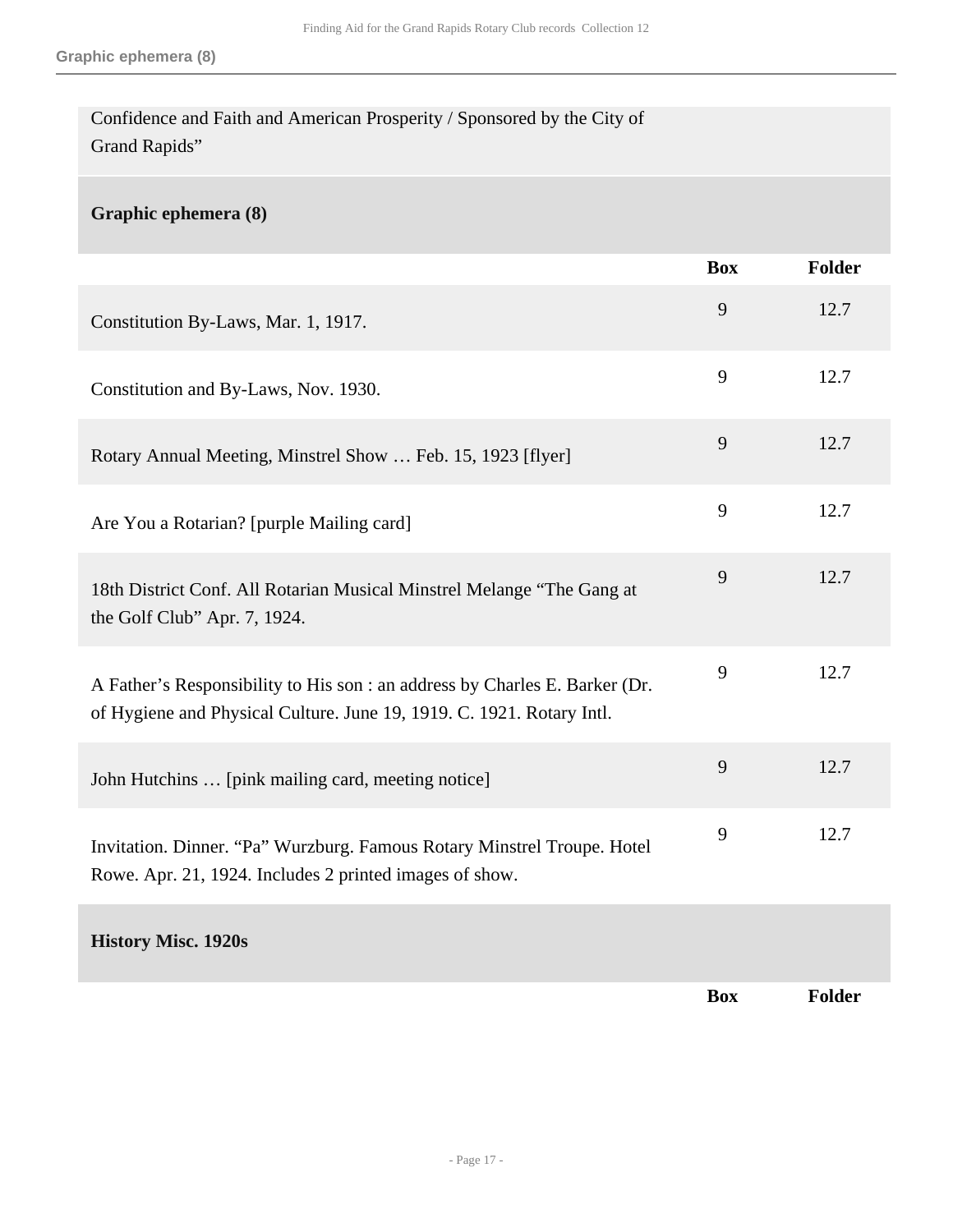| Indenture. Rotary Park Assoc.                                   | 9               | 13           |
|-----------------------------------------------------------------|-----------------|--------------|
| clippings.                                                      | 9               | 13           |
| Flyer.                                                          | 9               | 13           |
| <b>History Misc. 1930s</b>                                      |                 |              |
|                                                                 | <b>Box</b>      | Folder       |
| A Character Sketch of Dr. Charles E. Barker / by Robert Lathan. | 9               | 14           |
| Rotary Intl. Program 1932.                                      | 9               | 14           |
| Rotary Razz Review, 1934.                                       | 9               | 14           |
| Inter-City Fall Frolic, 1933.                                   | 9               | 14           |
| Grand Rapids Rotary Wheel. Extras.                              | 9               | 14           |
| v. 4, March 31, 1932                                            | 9               | 14           |
| v. 4, April 21, 1931                                            | 9               | 14           |
| <b>History Misc. 1940s</b>                                      | <b>Box</b><br>9 | Folder<br>15 |
|                                                                 | <b>Box</b>      | Folder       |
| Clippings, speeches, programs, Etc.                             | 9               | 15           |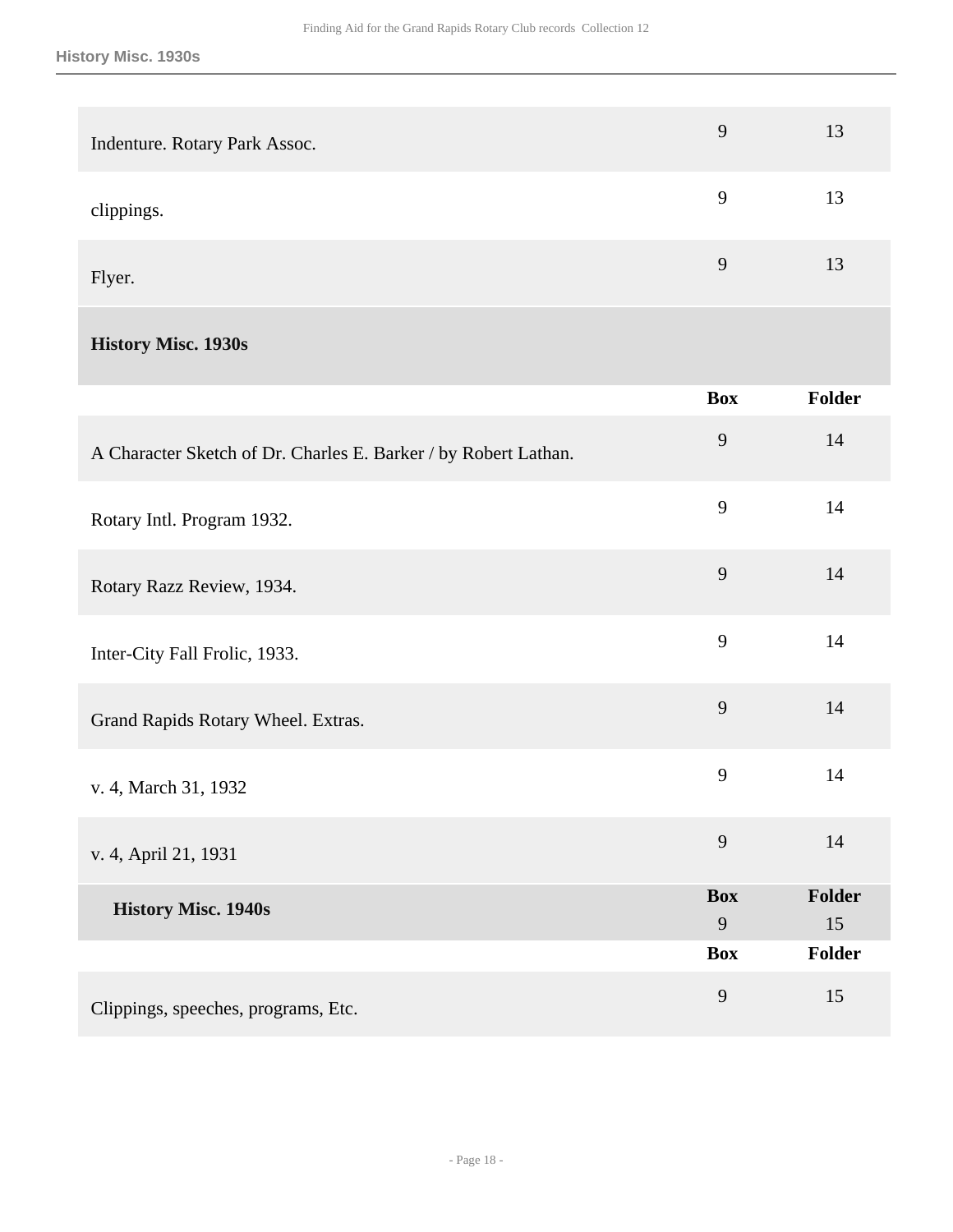| History Misc. 1950s                          | 9          | 16               |
|----------------------------------------------|------------|------------------|
| History Misc. 1948-1981, no date. Clippings. | 9          | 17               |
| History Project in 1988                      |            | <b>Box</b><br>10 |
|                                              | <b>Box</b> | Folder           |
| Indian Trails, 1254-1988.                    | 10         | $\mathbf{1}$     |
| Al Hammer Day, 1955.                         | 10         | $\overline{2}$   |
| Correspondence, 1988-1989.                   | 10         | 3                |
| Photocopies.                                 | 10         | $4 - 5$          |
| Grand Rapids Parks and Recreation, 1990.     | 10         | $6\,$            |
| Newspaper research.                          | 10         | $7-9$            |
| Biography sheets, 1988-1989                  | 10         | 10               |
| Biography sheets, 1988-1989                  | $10\,$     | $11\,$           |
| Chapter drafts, 1988-1989.                   | 10         | 12               |
| Chapter drafts, 1988-1989.                   | $10\,$     | 13               |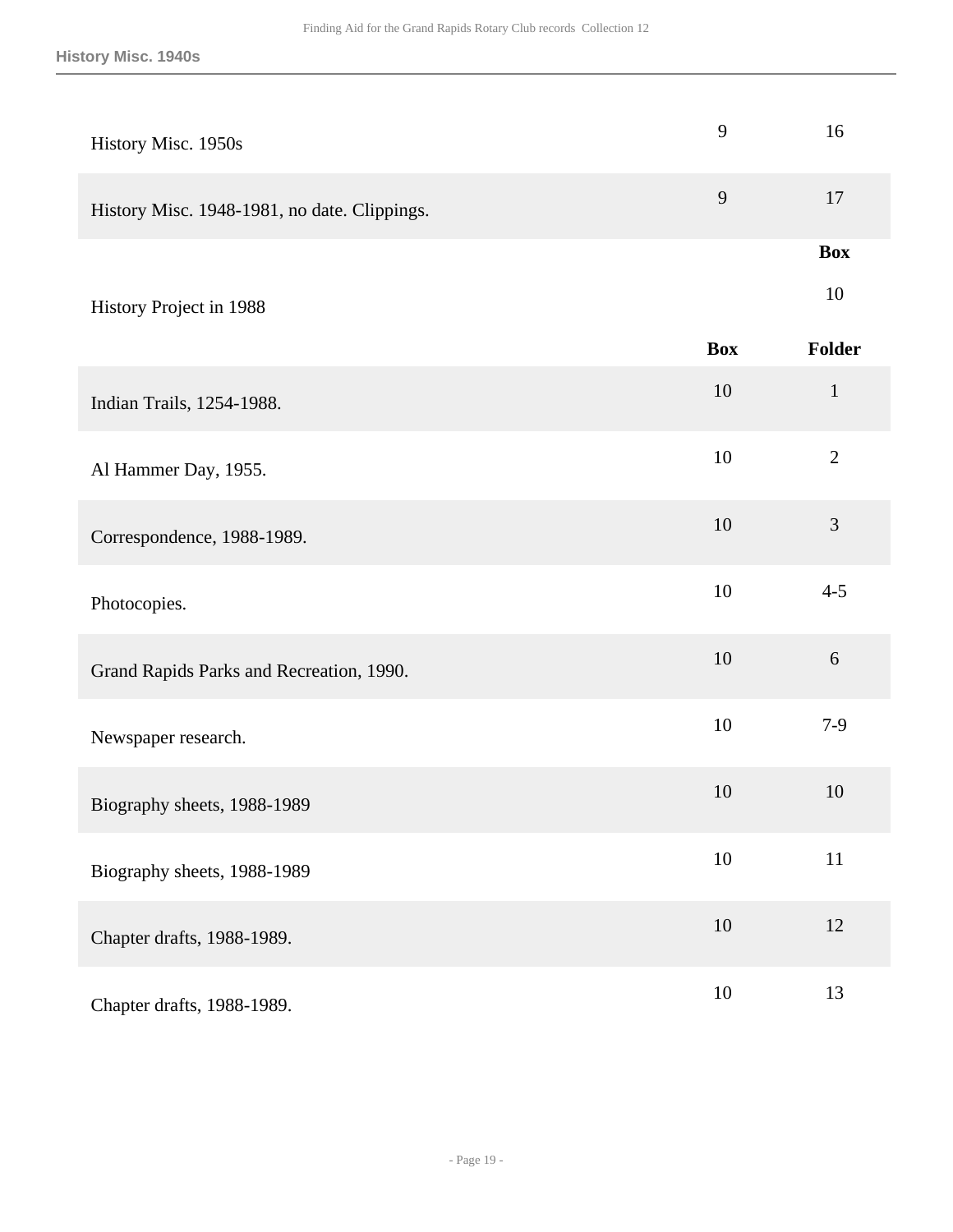| Chapter drafts, 1988-1989. "Grand Rapids Rotary: The First 75 Years, | $1 - 4$ |
|----------------------------------------------------------------------|---------|
| 1988."                                                               |         |

#### <span id="page-19-0"></span>**Series V. Miscellaneous, 1955-1959, n.d.**

#### **Scope and Contents note**

Contains publications from the national or international offices of the organization, as well as songbooks, sound recordings and a film common to the principles and actions of Rotary. Also included are graphics illustrating the history and use of the Rotary emblem, and a local street map from 1955.

#### **National publications**

|                               | <b>Box</b> | <b>Folder</b> |
|-------------------------------|------------|---------------|
| "Seven Paths to Peace", 1959. | 12         |               |
| "Adventures in Service, n.d." | 12         |               |

Basic Rotary Library, 1957. [7 paperbacks by topic in it's original box]

#### **Graphics**

|                                                                                                   | <b>Box</b> | <b>Folder</b> |
|---------------------------------------------------------------------------------------------------|------------|---------------|
| "The Rotary Emblem" [1 sheet describing the historical development and<br>symbolism of the emblem | 12         |               |
| Stick-on Decal, Emblem                                                                            | 12         |               |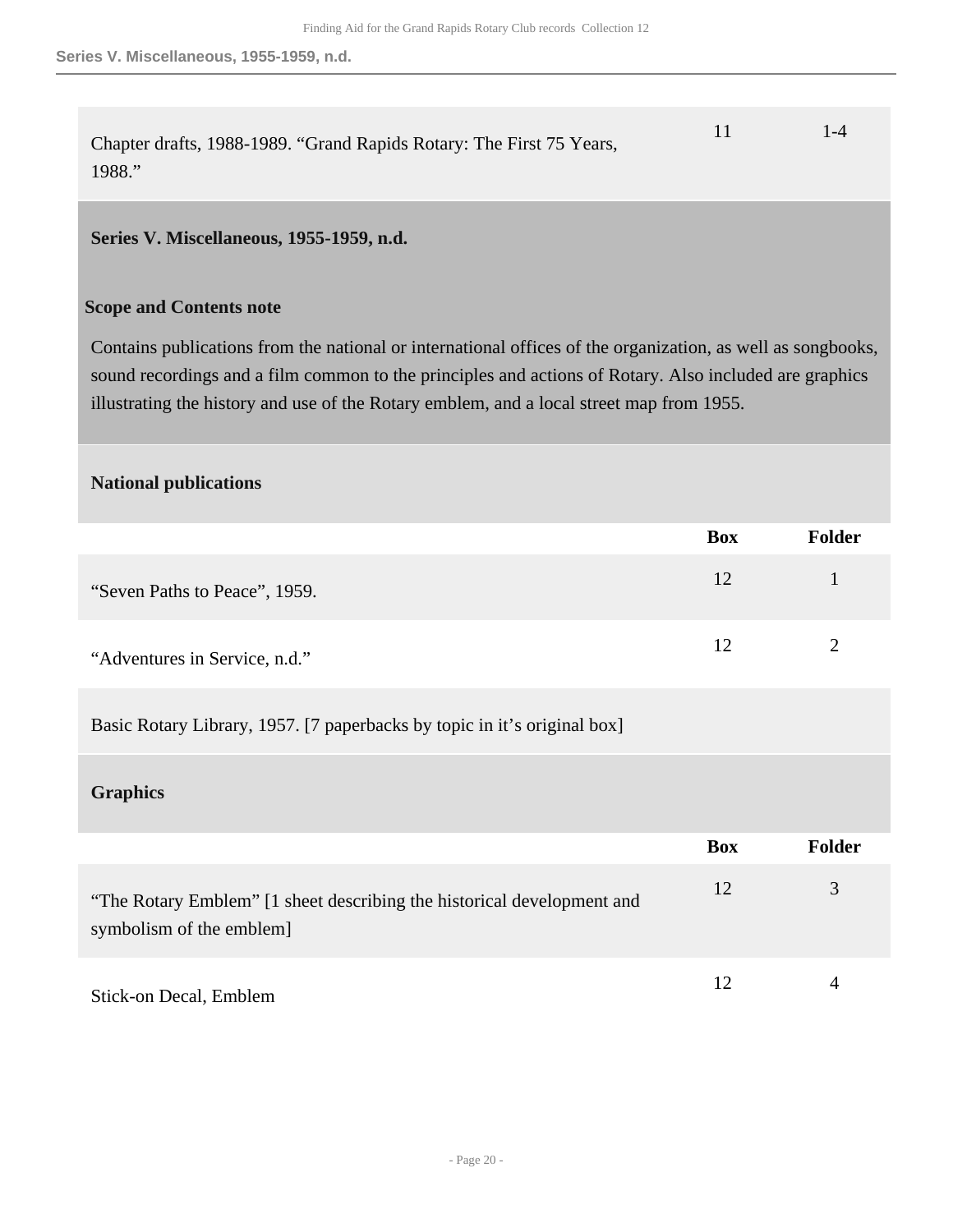| Birthday Card, Richard W. Young, President [Example of Emblem]                              | 12         | 5                |
|---------------------------------------------------------------------------------------------|------------|------------------|
| "GR Rotary Club Award for Service and Leadership" [Unused Sample,<br>Example of Emblem use] | 12         | 6                |
| "Objects of Rotary" [Example of Emblem, 11 x 14]                                            | 12         | $\boldsymbol{7}$ |
| <b>Music</b>                                                                                |            |                  |
|                                                                                             | <b>Box</b> | Folder           |
| Songs for the Rotary Club [multiple copies of song sheet]                                   | 12         | 8                |
| "Songs for the Rotary Club" Evanston, Il. : Rotary Intl., c. 1956                           | 12         | 9                |
| <b>Maps</b>                                                                                 |            |                  |
|                                                                                             | <b>Box</b> | <b>Folder</b>    |
| "New Map of Greater Rapids" / Fred F. Johnson, 1955.                                        | 12         | 10               |
| <b>Audio Visuals</b>                                                                        |            |                  |
|                                                                                             |            | <b>Box</b>       |
| 1 Film.                                                                                     |            | 13               |
| 2 Recordings.                                                                               |            | 13               |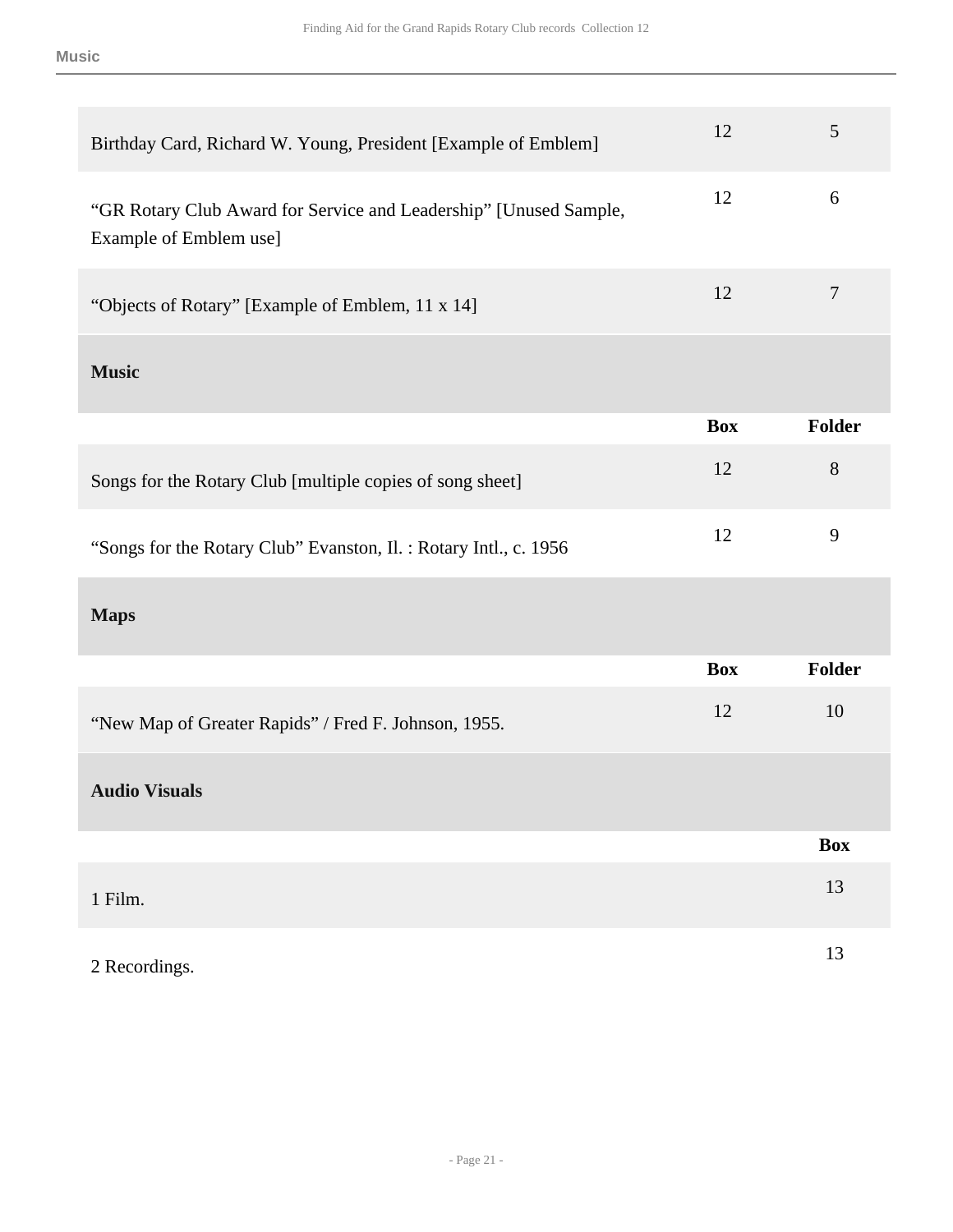#### **Ephemera**

Rotary ribbons. 13

#### <span id="page-21-0"></span>**Series VI. Photographs, 1914-1988, n.d.; 0.3 cu.ft.**

#### **Scope and Contents note**

The final series presents visual evidence of the Club's membership and activities. Some of the earliest images include a 1914 picnic and the minstrel shows of the 1920s. Also detailed are the roast of John Collins and the celebration of Al Hammer's service to the Club, the movement, and the community. The images also detail the Club's interaction with its sister club in Ohmi Hachiman, Japan; images of support of handicapped children; its efforts to support young people through the Junior Rotarian program; its work at Indian Trails camp; portraits of some of the membership, and images collected to illustrate the 75 year history. Earlier photos are black & white, with several later snapshots in color.

|                                            | <b>Box</b> | <b>Folder</b>  |
|--------------------------------------------|------------|----------------|
| Collins, John roast. (9)                   | 15         | $\mathbf{1}$   |
| Executive Secretaries Conference, 1973.(1) | 15         | $\overline{2}$ |
| Hammer, Al day.(9)                         | 15         | 3              |
| Handicapped children, 1940-1949.(8)        | 15         | 4              |
| History project photos. $(23)$             | 15         | 5              |

**Box**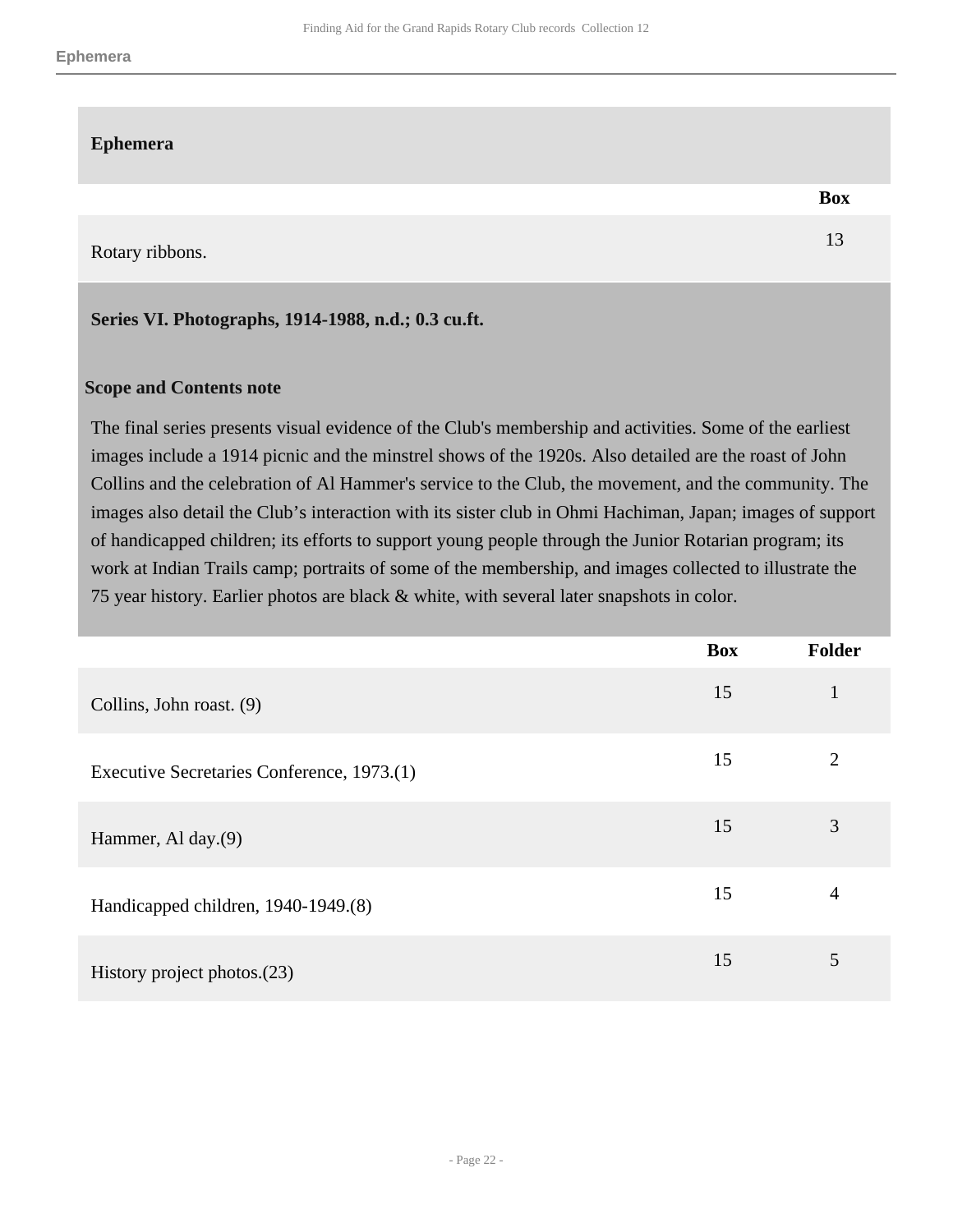**Series VI. Photographs, 1914-1988, n.d.; 0.3 cu.ft.**

| Indian Trails Camp, 1950s.(5)                                          | 15 | 6  |
|------------------------------------------------------------------------|----|----|
| Junior Rotarians, 1952-1953.(1)                                        | 15 | 7  |
| Ohmi Hachiman Sister Club.(5, color)                                   | 15 | 8  |
| People. President Gerald R. Ford in Oval Office receiving on award (1) | 15 | 9  |
| Public Relations Committee.(1, color)                                  | 15 | 10 |
| People. Groups. (16, some color)                                       | 15 | 11 |
| People. Groups. (65, some color)                                       | 15 | 12 |
| Picnic, 1914. (2, 1 is torn)                                           | 15 | 13 |
| PolioPlus Campaign, 1988. (3, some color)                              | 15 | 14 |
| Portraits (6 proof sheets with multiple images): membership.           | 15 | 16 |
| Roast, 1988. (15, color)                                               | 15 | 17 |
| Rotary International Reception (1 proof sheet, multiple images)        | 15 | 18 |
| Rotary Minstrel shows, 1924-1925. (4 8x10)                             | 15 | 19 |
| Negatives. (35 mm. Strips, 4 pkgs.)                                    | 15 | 20 |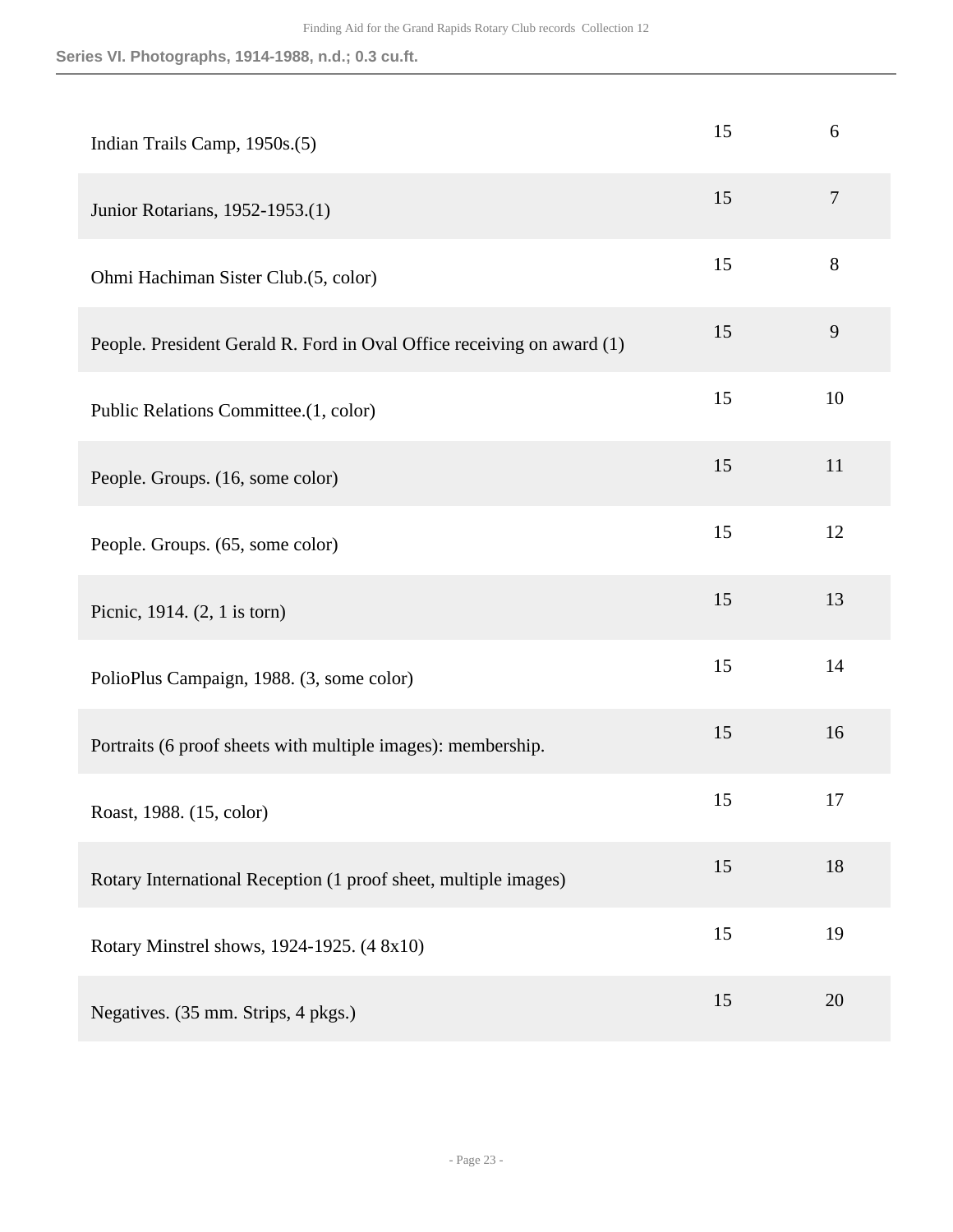# **Portrait photos (13) Box Folder** Paul Bond <sup>15</sup> <sup>15</sup> Hal Child 15 15 George Ellis <sup>15</sup> <sup>15</sup> Paul Goebel 15 15 Grover Good 15 15 John Hibbard <sup>15</sup> <sup>15</sup> Edgar K. Orr, <sup>15</sup> <sup>15</sup> Paul Phillips (African American) 15 15 William Alden Smith (U.S. Senator) 15 15 William Sprague 15 15 Alfred Swanson 15 15 Arthur H. Vandenberg (U.S. Senator) 15 15